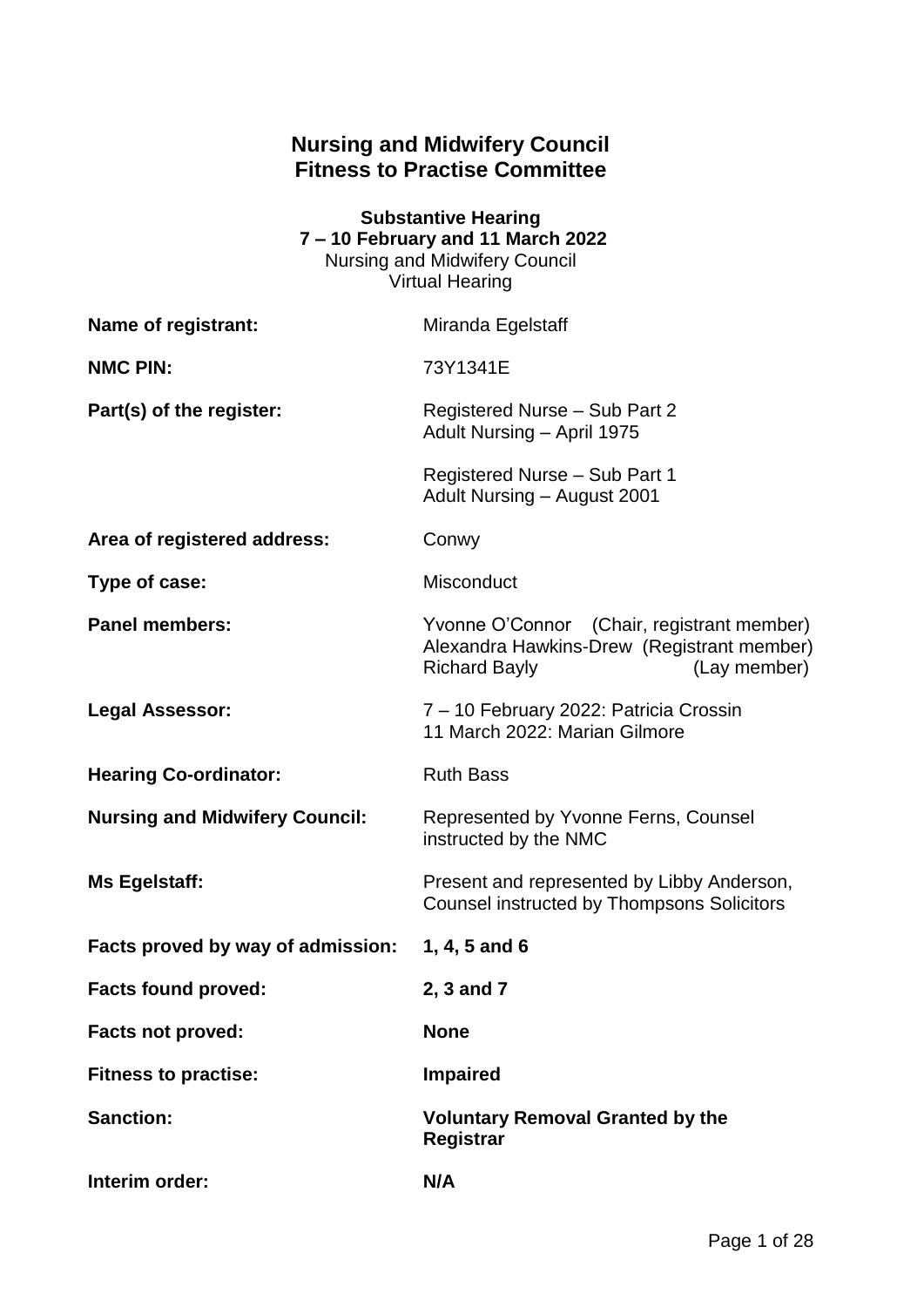### **Decision and reasons on application to amend the charge**

At the start of the hearing an application was made by Ms Ferns, on behalf of the NMC, to amend the charges by removing the initials of any residents which had been included. Ms Ferns submitted that the removal of the initials was necessary to preserve the anonymity of the residents. She submitted that the residents were already anonymised and as such could be identified for the purposes of this hearing whilst remaining anonymous.

Ms Ferns further submitted that the amendments were required as a result of an administrative error and that no prejudice or injustice would be caused to you as a result of the amendments being granted. The application was made under Rule 28 of the Nursing and Midwifery Council (Fitness to Practise) Rules 2004', as amended (the Rules).

Ms Anderson, on your behalf, did not contest the application. She agreed with the submissions made by Ms Ferns and submitted that the amendments would not affect the case.

The panel accepted the advice of the legal assessor that Rule 28 states:

- *'28. (1) At any stage before making its findings of fact, in accordance with rule 24(5) or (11), the Investigating Committee (where the allegation relates to a fraudulent or incorrect entry in the register) or the Fitness to Practise Committee, may amend*
	- *(a) the charge set out in the notice of hearing; or*
	- *(b) the facts set out in the charge, on which the allegation is based,*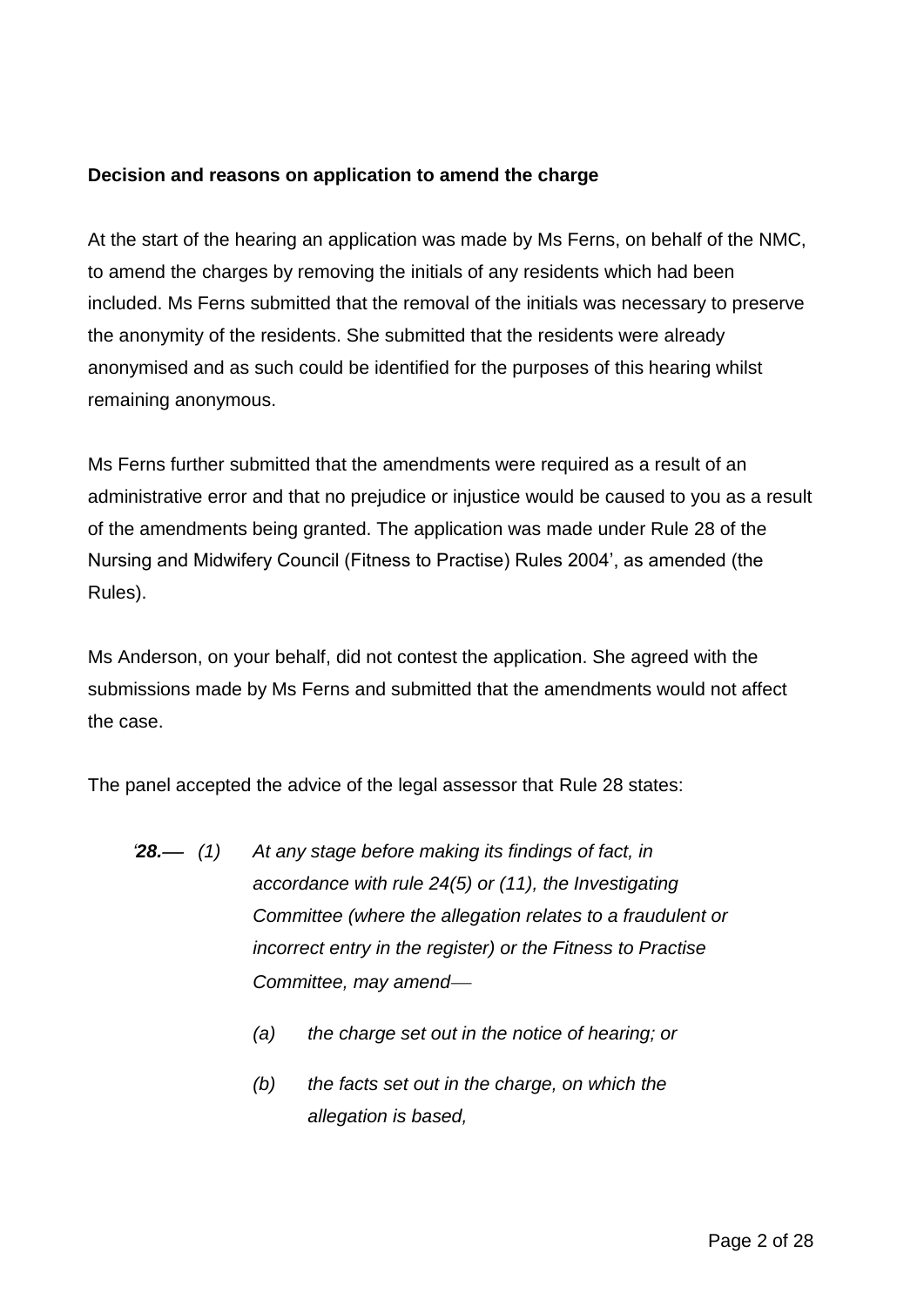*unless, having regard to the merits of the case and the fairness of the proceedings, the required amendment cannot be made without injustice.* 

*(2) Before making any amendment under paragraph (1), the Committee shall consider any representations from the parties on this issue.'*

The panel considered the amendments sought to be minor in nature, and noted that both parties were in agreement. It was of the view that the amendments were necessary to maintain the privacy of the residents. The panel was satisfied that there would be no prejudice to you and that no injustice would be caused to either party by the proposed amendments being allowed. It determined that it was appropriate to allow the amendments as applied for, and remove any initials identifying the residents.

## **Details of charge as amended**

*That you, a registered nurse:* 

*1) On 18 October 2018 applied a normal adhesive dressing to Resident A, when their care plan required that an Aquacell dressing be used.* 

*2) On 25 October 2018 did not administer and/or record contemporaneously that you had administered:* 

- *a) Co-careldopa to Resident B at 12:00 as prescribed*
- *b) Ensure to Resident B at 12:00 as prescribed*
- *c) Adcal-D3 to Resident C at 14:00 as prescribed*
- *d) Aspirin to Resident D at 12:00 as prescribed*
- *e) Paracetamol to Resident D at 12:00 as prescribed*
- *f) Paracetamol to Resident E at 12:00 as prescribed*
- *g) Rivaroxaban to Resident E at 12:00 as prescribed*
- *h) Salbutamol to Resident F at 12:00 as prescribed*
- *i) Aspirin to Resident F at 12:00 as prescribed*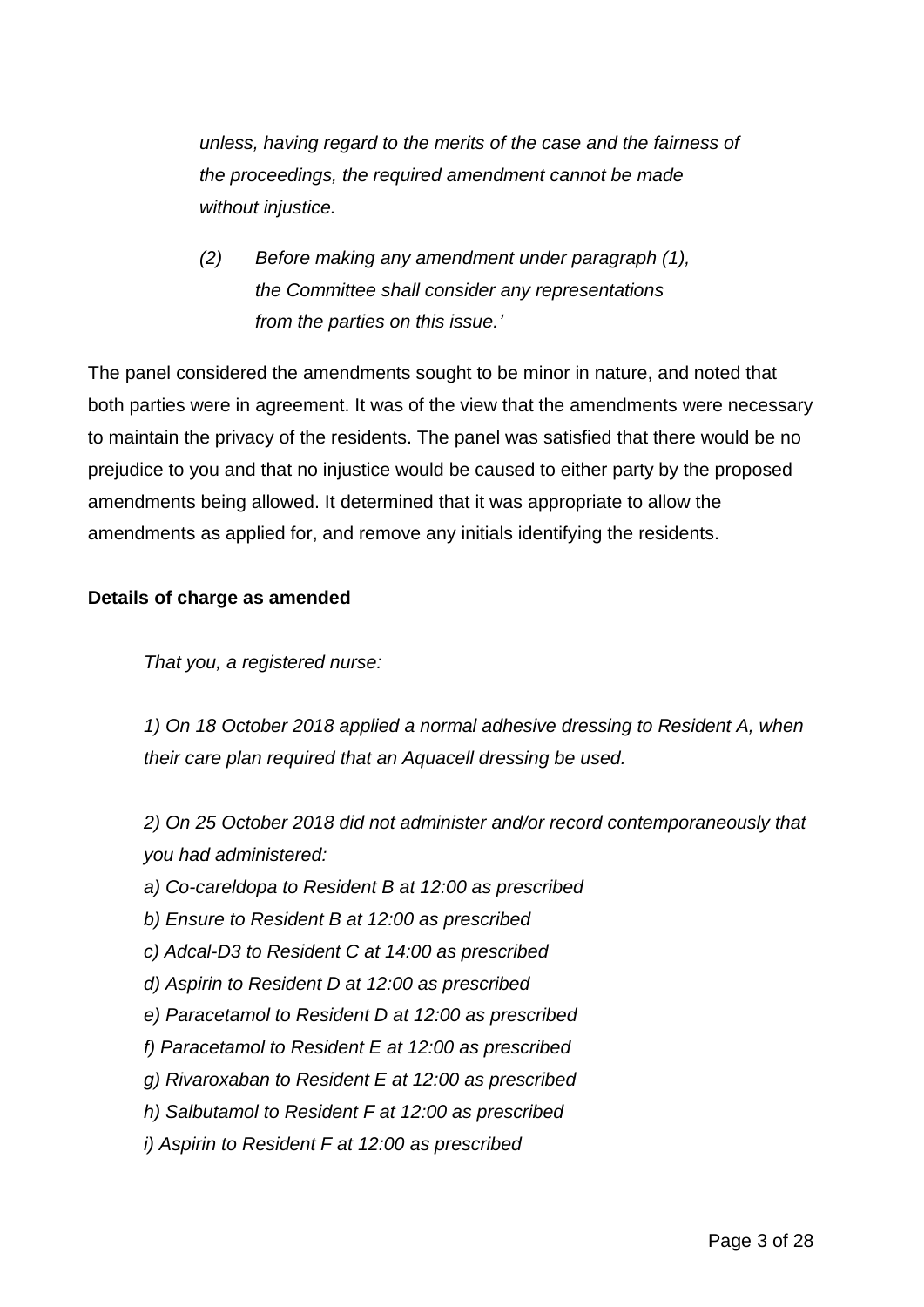*3) On 1 November 2018, did not record any information about GP visits in relation to up to six unknown residents, including:* 

*a) Resident G* 

*b) Resident H* 

*c) Resident I* 

*4) On 2 November 2018 did not administer phenytoin sodium to Resident J at 18:00 as prescribed.* 

*5) On 2 November 2018 did not administer and/or record that you had administered phenytoin sodium to Resident K at 18:00 as prescribed.* 

*6) On 13 November 2018, did not administer amoxicillin to Resident L at 12:00 as prescribed.* 

*7) On 13 November 2018, at around 13:50, allowed Resident L to lie flat on their back when they should have been sat upright.*

*AND in light of the above, your fitness to practise is impaired by reason of your misconduct*

# **Decision and reasons on applications for Ms Egelstaff to keep her camera off during the hearing and for sections of the hearing to be held in private**

Ms Anderson made a request for you to be able to keep your camera off during these proceedings. She submitted that [PRIVATE], would be more comfortable with the camera off and would notify her by text message if you were to experience any technical issues.

Ms Anderson also made an application for parts of this hearing, pertaining to your health, to be held in private. The application was made pursuant to Rule 19 of the Rules.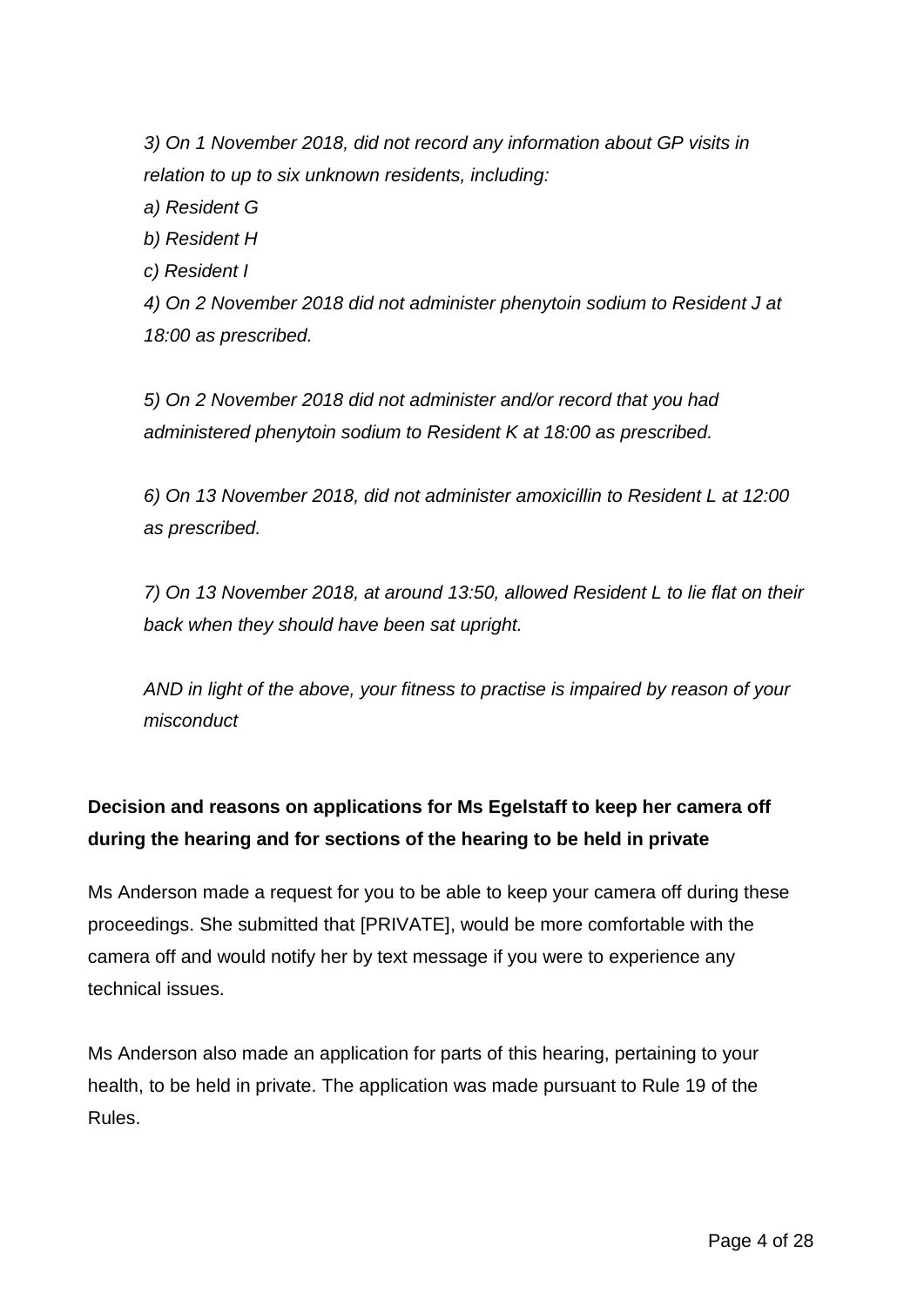Ms Ferns expressed that she had no objection to your camera being off, providing you are able to communicate as necessary should you have any issues.

With regard to the Rule 19 application Ms Ferns agreed that it was proper that matters relating to your health were heard in private.

The panel accepted the advice of the legal assessor.

With regard to your camera being off, the legal assessor advised that the panel should take into account the fairness to the proceedings in this regard.

With regard to the Rule 19 application, the legal assessor reminded the panel that while Rule 19(1) provides, as a starting point, that hearings shall be conducted in public, Rule 19(3) states that the panel may hold hearings partly or wholly in private if it is satisfied that this is justified by the interests of any party or by the public interest.

The panel determined, with regard to the application for you to have your camera off throughout these proceedings, to allow the application in order for you to be able to participate more comfortably in the hearing. The panel was made aware that your daughter would be present with you to provide support.

With regard to the application under Rule 19, having heard that there will be reference to your health, the panel determined to hold such parts of the hearing in private.

### **Facts**

At the outset of the hearing, the panel heard from Ms Anderson, who informed the panel that you made full admissions to charges 1, 4, 5 and 6.

The panel therefore found charges 1, 4, 5 and 6 proved in their entirety, by way of your admissions.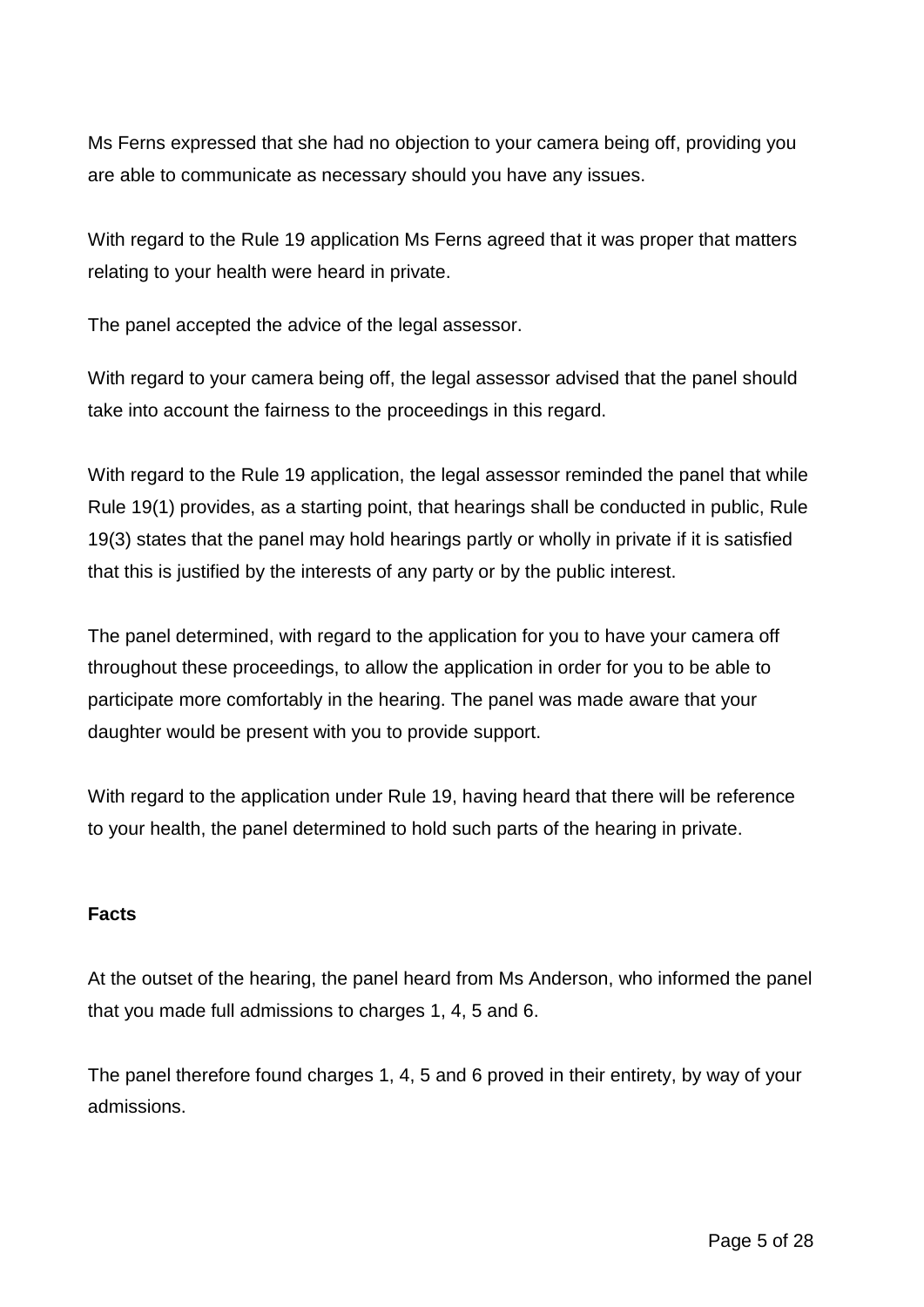In reaching its decisions on the disputed facts, the panel took into account all the oral and documentary evidence in this case together with the submissions made by Ms Ferns and Ms Anderson.

The panel was aware that the burden of proof rests on the NMC, and that the standard of proof is the civil standard, namely the balance of probabilities. This means that a fact will be proved if a panel is satisfied that it is more likely than not that the incident occurred as alleged.

The panel heard live evidence from the following witnesses called on behalf of the NMC:

| Ms 1: | Deputy Manager of Cartref Bryn yr |
|-------|-----------------------------------|
|       | Eglwys Care Home at the time of   |
|       | the alleged incidents;            |
|       |                                   |
| Ms 2: | Manager of Cartref Bryn yr Eglwys |
|       | Care Home at the time of the      |
|       | alleged incidents.                |
|       |                                   |

The panel received a written submission with attached documents on your behalf.

### **Background**

The charges arose whilst you were contracted as a registered nurse to Cartref Bryn yr Eglwys Care Home (the Home) by Health Recruitment Network (the Agency). You worked at the Home from 2 October 2018 until 14 November 2018. The Home is described as a care home for adults with general healthcare needs, the majority of whom are elderly, with 20 beds spread over 2 floors. On a day shift there is usually 1 registered nurse and 3 carers on duty and on a night shift, 1 registered nurse and 1 carer.

Ms 1 was the Deputy Manager of the Home at the time of the alleged incidents. As part of her role, Ms 1 also conducted nursing shifts at the Home and received handovers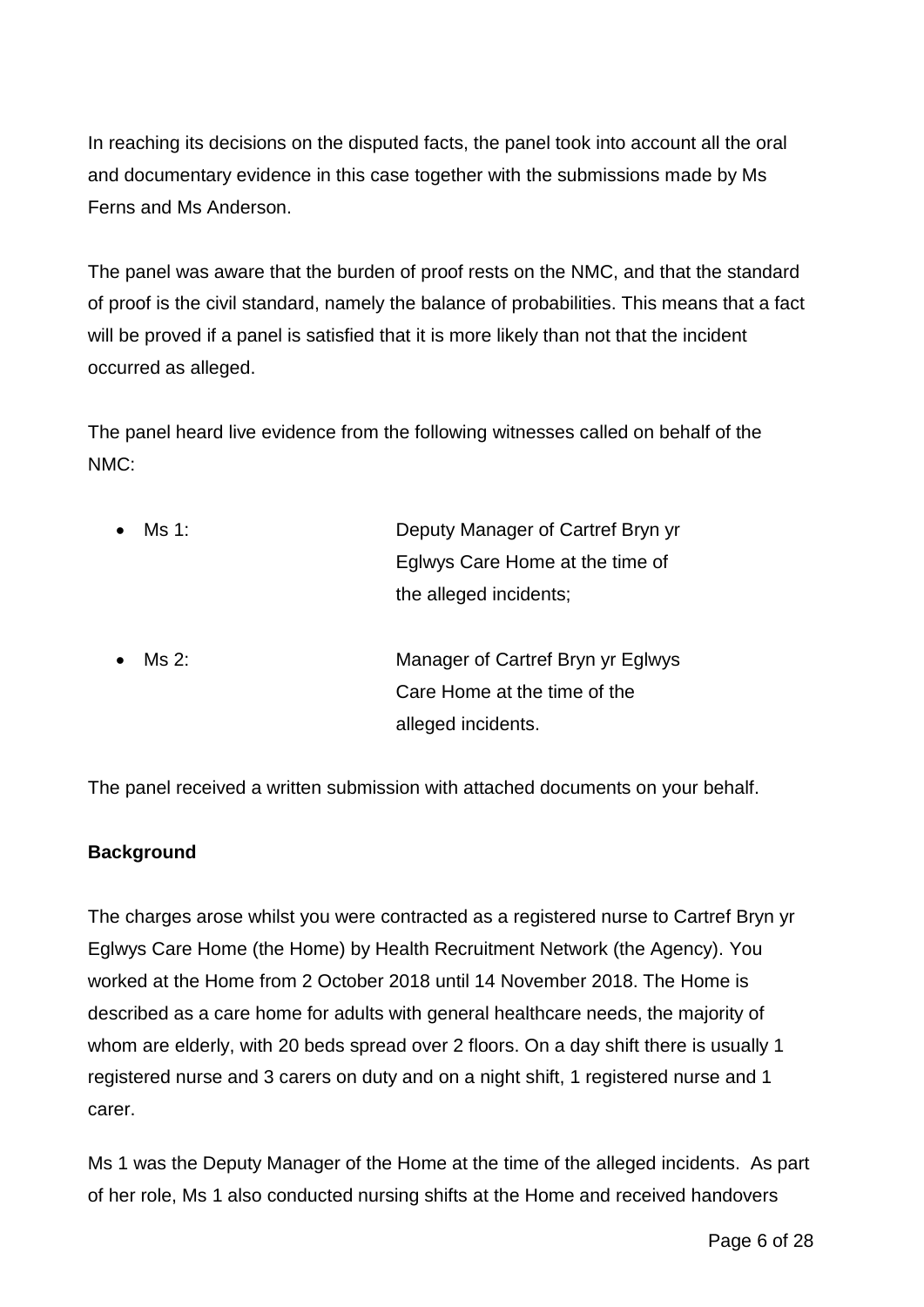from you. It is alleged that on 18 October 2018 Ms 1 noted that you had not applied Aquacell dressing to Resident A. It is further alleged that Ms 1 noticed that you had not administered medication or not completed five residents' Medication Administration Records (MAR) charts on 25 October 2018, and also noticed that you had not recorded any information about the General Practitioner's (GP's) weekly check-ups in relation to several residents on 1 November 2018.

Ms 2 was the Manager of the Home at the time of the alleged incidents. Ms 2 was made aware by Ms 1 of concerns regarding your clinical practice in wound care, medical administration and record keeping and the care for a patient with a chest infection. On 2 November 2018, Ms 2 became aware that you had not administered medication to a number of residents. Ms 2 held a meeting with you on 8 November 2018 to raise these issues. It is alleged that on 13 November 2018, you had not administered antibiotics to Resident L and had allowed Resident L, who had a chest infection, to lie flat when they should have been sat upright to prevent shortness of breath.

Before making any findings on the facts, the panel heard and accepted the advice of the legal assessor. It considered the oral and documentary evidence from Ms 1 and Ms 2, and documentary evidence provided by both Ms Ferns and Ms Anderson. The panel drew no adverse inference from you not giving oral evidence.

### **Charge 2**

*On 25 October 2018 did not administer and/or record contemporaneously that you had administered:* 

- *a) Co-careldopa to Resident B at 12:00 as prescribed*
- *b) Ensure to Resident B at 12:00 as prescribed*
- *c) Adcal-D3 to Resident C at 14:00 as prescribed*
- *d) Aspirin to Resident D at 12:00 as prescribed*
- *e) Paracetamol to Resident D at 12:00 as prescribed*
- *f) Paracetamol to Resident E at 12:00 as prescribed*
- *g) Rivaroxaban to Resident E at 12:00 as prescribed*
- *h) Salbutamol to Resident F at 12:00 as prescribed*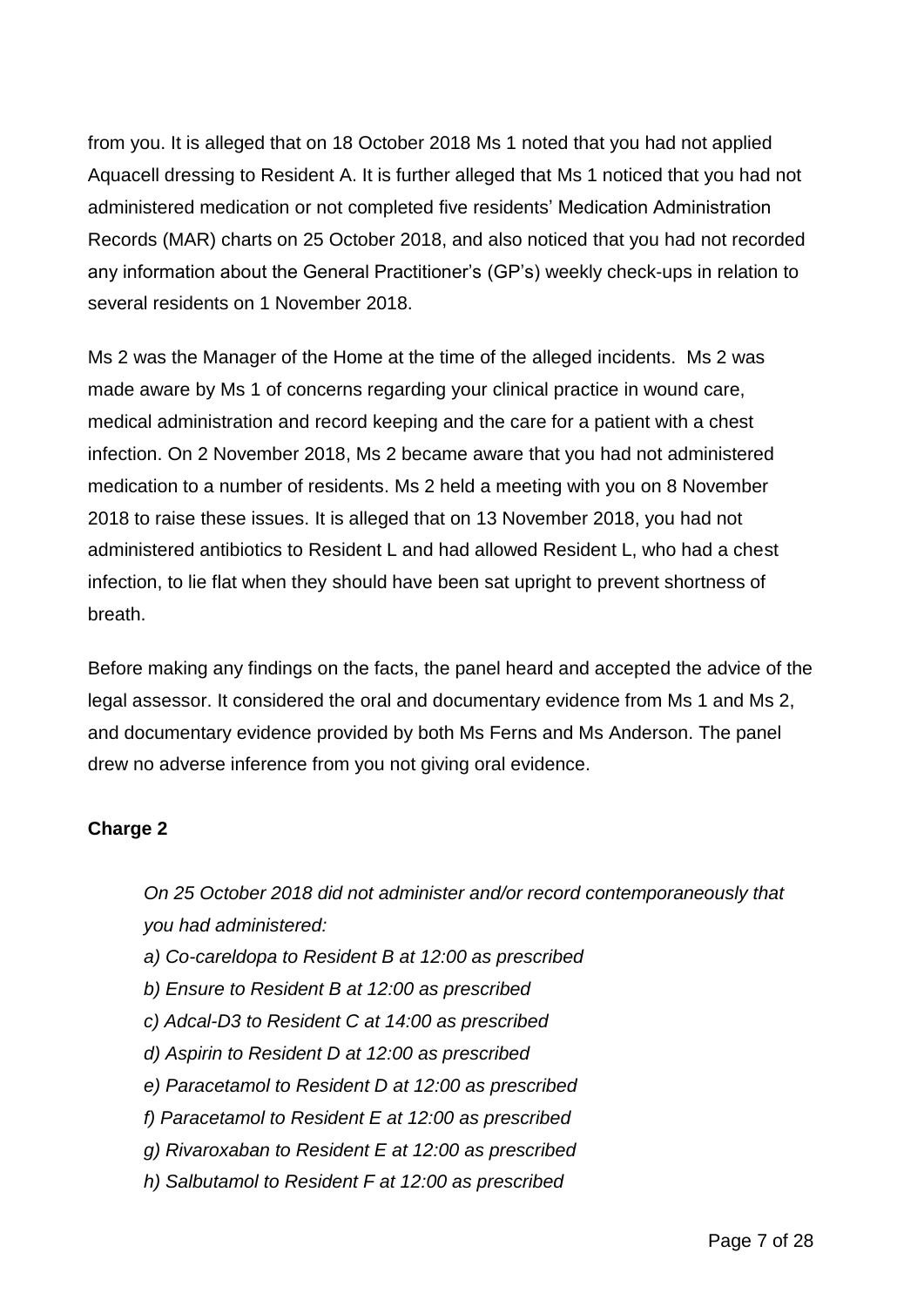### *i) Aspirin to Resident F at 12:00 as prescribed*

## **These charges are found proved in relation to the recording of medication contemporaneously.**

In reaching this decision the panel considered the MAR charts for Residents B.C, D, E and F, for 25 October 2018, and noted that all of the entries listed in the charges contained the initials *'ME'* and were circled. It heard evidence from Ms 1 that she had noted blank boxes on the MAR chart where a signature was required to confirm that the medication had been given. In the event that the medication had not been given, an identified code should have been entered to confirm the reason for the omission. Ms 1 circled these blank boxes to identify where the signatures were missing. Ms 1 told the panel that you later initialled the missing entries following her raising concerns about the lack of recording with you. The panel could see from the MAR charts of the respective residents that the relevant entries had been circled.

The panel also considered your written submission dated 4 February 2022 and noted your comments as follows:

*'A MAR Chart should be countersigned by the Deputy Manager for that day. I therefore do not understand why there are no records to account for what medication the residents listed at a) to i) above were administered. There should have been two signatures on this MAR Chart – mine and [Ms 1's].*

*…If this was the case, I am surprised that [Ms 1] did not contact me straight away as soon as this was identified as I only live 6 miles away and could have returned to rectify the situation.'*

The panel noted that you had acknowledged that you should have signed the MAR charts for the relevant entries, but went on to state that the entries should have been countersigned by Ms 1. It concluded that you had, in essence, admitted that you had not signed the MAR chart and you were of the view that as you were still in a period of induction at the Home, you believed you should have had your work countersigned.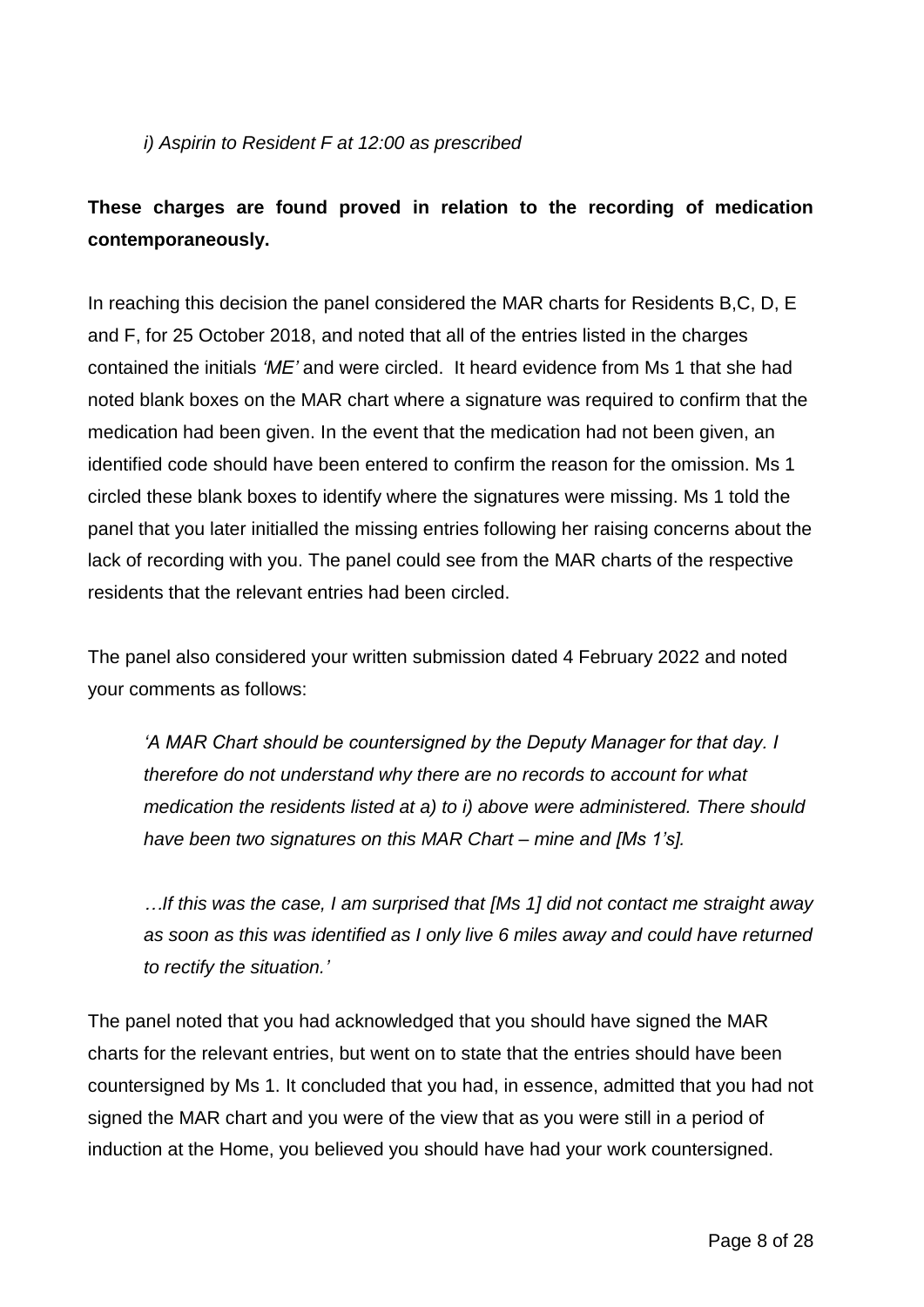The panel heard evidence from both Ms 1 and Ms 2 that there was no need for your work to be countersigned and that there was no practice of countersigning at the Home. The panel accepted that the period of induction was for the purposes of familiarising yourself with the work environment and Home practice, and this did not prevent an experienced nurse from being able to undertake a medication round without direct supervision.

The panel also had regard to the letter from Ms 1 to you dated 26 October 2018 which states:

*'I have noticed yesterday, 25/10/18, whilst doing the supper time medication that quite a few of the residents' 1200 medication was not signed on the MAR chart…I'm not sure if their medication was administered and MAR charts not signed or that it wasn't administered at all due to being interrupted by the GP's visit.*

*This is a kind reminder that you need to be more vigilant when administering medication and that as discussed on Thursday, you need to be able to multitask.'*

The panel acknowledged that this was a contemporaneous document, dated the day after the incident alleging that you had not signed the MAR charts of the residents in question. In addition it was clear to the panel that, from this letter, Ms 1 was unsure as to whether you had administered the medication to these residents.

Taking all the evidence into account the panel was satisfied on the balance of probabilities that the residents MAR chart records as itemised in Charge 2, had not been signed by you during the medication rounds on 25 October 2018. The panel was of the view that a qualified registered nurse would be expected to undertake a medication round independently, and would be expected to make appropriate contemporaneous records confirming that the medication had been given or the reason for any omission.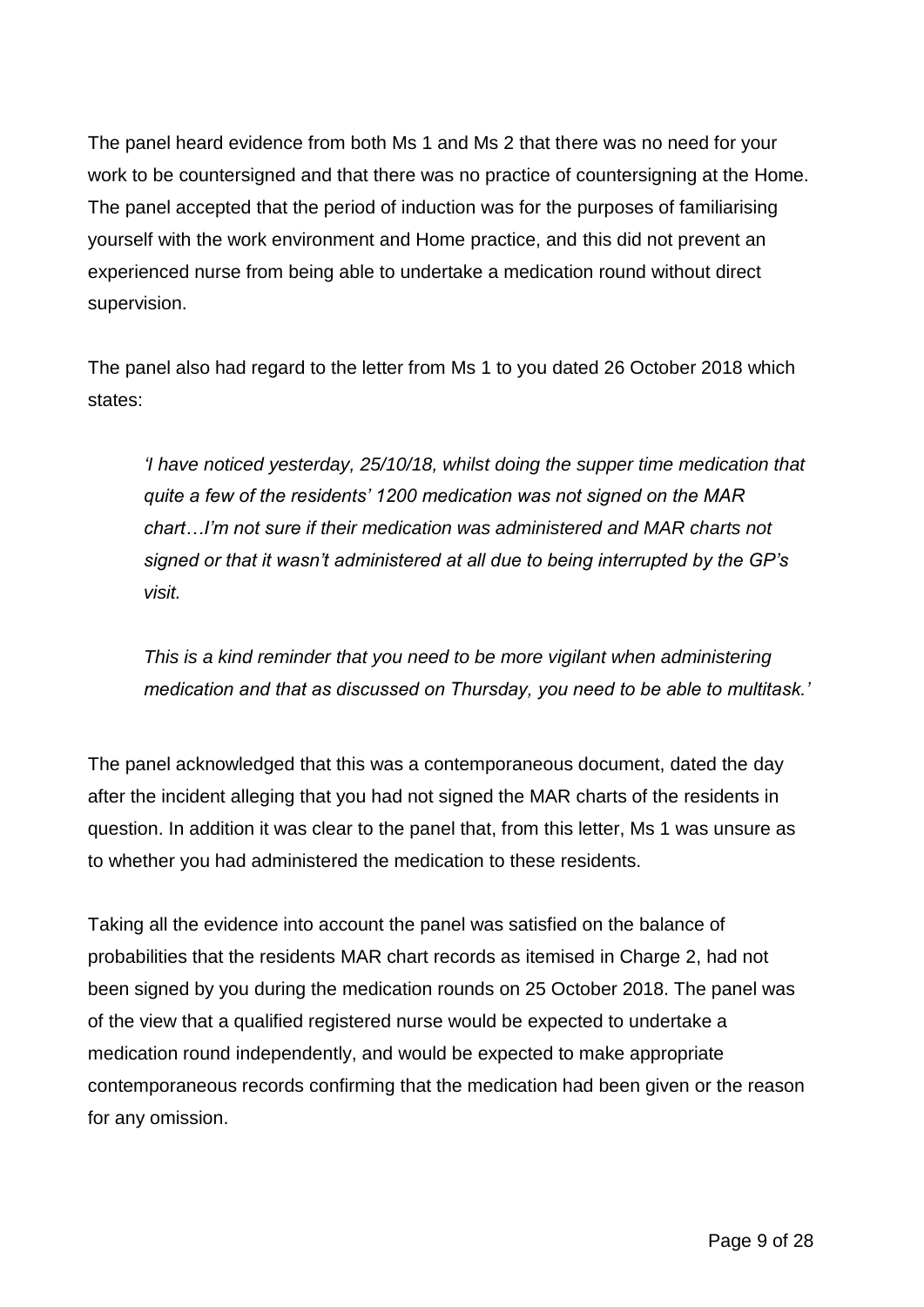Based on the reasoning set out above, the panel found Charge 2 proved on the basis that you did not record contemporaneously that you had administered the relevant medication.

### **Charge 3**

*On 1 November 2018, did not record any information about GP visits in relation to up to six unknown residents, including: a) Resident G b) Resident H c) Resident I* 

## **This charge is found proved in its entirety.**

In reaching this decision, the panel had regard to the staff rota and noted that you were on duty on 1 November 2018 from 08:00 – 20:00 and that Ms 2 was on duty from 09:00 – 15:00. The panel was told that you and Ms 2 were the only nurses working on the day shift that day.

The panel heard evidence from Ms 1 and Ms 2 that the normal staffing levels for a day shift was 1 registered nurse and 4 unregistered carers. Ms 2 also clarified that although she was a registered nurse and her name was on the rota 5 days a week, Monday – Friday, her role was supernumerary and not included in the nursing staffing levels.

The panel heard evidence from both Ms 1 and Ms 2 that you were the nurse in charge on 1 November 2018 and responsible for accompanying the GP on that visit on that day. The panel heard that GP visits usually took place weekly, on a Thursday.

The panel had regard to your written submission and noted the following comments:

*'65. On the date in question, 1 November 2018, [Ms 2] attended the doctor's round and it was therefore not my responsibility to record information about the GP visit on this day. It would have been for [Ms 2] to record.*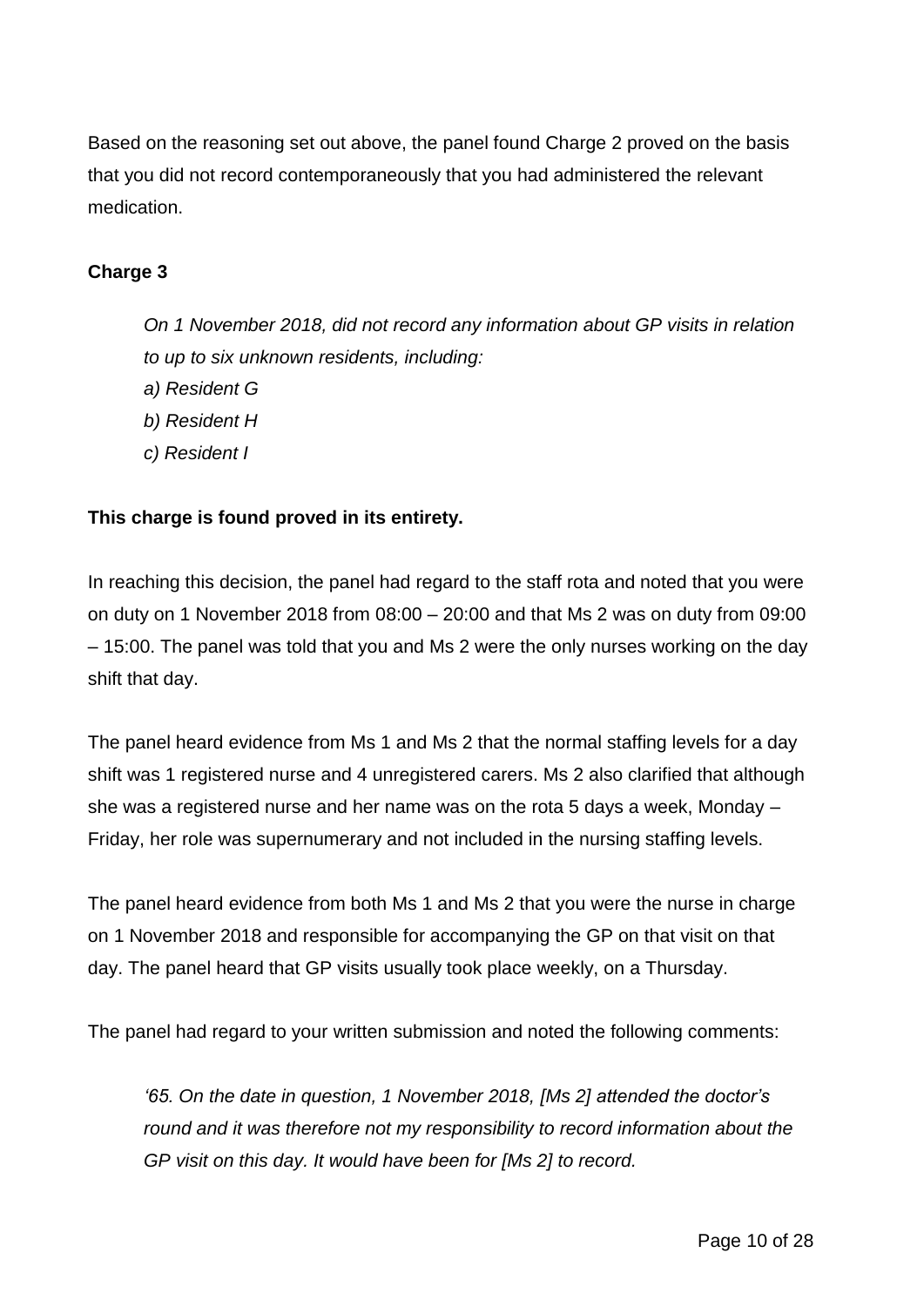*66. I know for certain that [Ms 2] carried out the GP round on this date as I went over to speak to [Ms 2] to explain to her that I was aware that the tissue viability nurse was coming on the Monday, the following week. I told [Ms 2] this as I saw her coming out of [a resident's] (patient with pressure sore) room with the GP and thought this information would help them both.'*

The panel noted that there was no documentary evidence to support this assertion. However, it heard evidence from Ms 1 stating that she had reviewed all the residents' notes so she could have sight of any changes in care plans as she was not on duty on 1 November 2018. Ms 1 stated that she had seen that you had documented the GP visit in 2 sets of resident notes, but not in the notes of the other 6 residents seen by the GP that day.

The panel also had regard to the evidence of Ms 2, who denied undertaking the GP visit on 1 November 2018 and did not recall that you came to her with any issues as mentioned in your written submission. Ms 2 told the panel that you were the nurse in charge that day. The panel noted that you and Ms 2 gave conflicting evidence in this regard. It therefore went on to consider what other evidence had been presented in respect of this charge.

The panel had regard to Ms 1's evidence that confirmed you had undertaken a GP round the previous week as part of your induction with Ms 1. This was confirmed from your written submission that you recalled undertaking a GP round with Ms 1. The panel therefore accepted that you had completed your induction in relation to this. It accepted the evidence that you were the nurse in charge on 1 November 2018 and noted the evidence that you had documented, in respect of 2 residents, the outcome of the GP visits carried out on 1 November 2018.

The panel had regard to the evidence of Ms 1 when she stated as follows:

*'On 1 November 2018 a GP came to visit the home to do weekly check-ups. A couple of days after the GP visit I wanted to check the files to see what the GP had said about each of the residents. The GP had seen eight residents and for six of them, the Registrant had not recorded anything.'*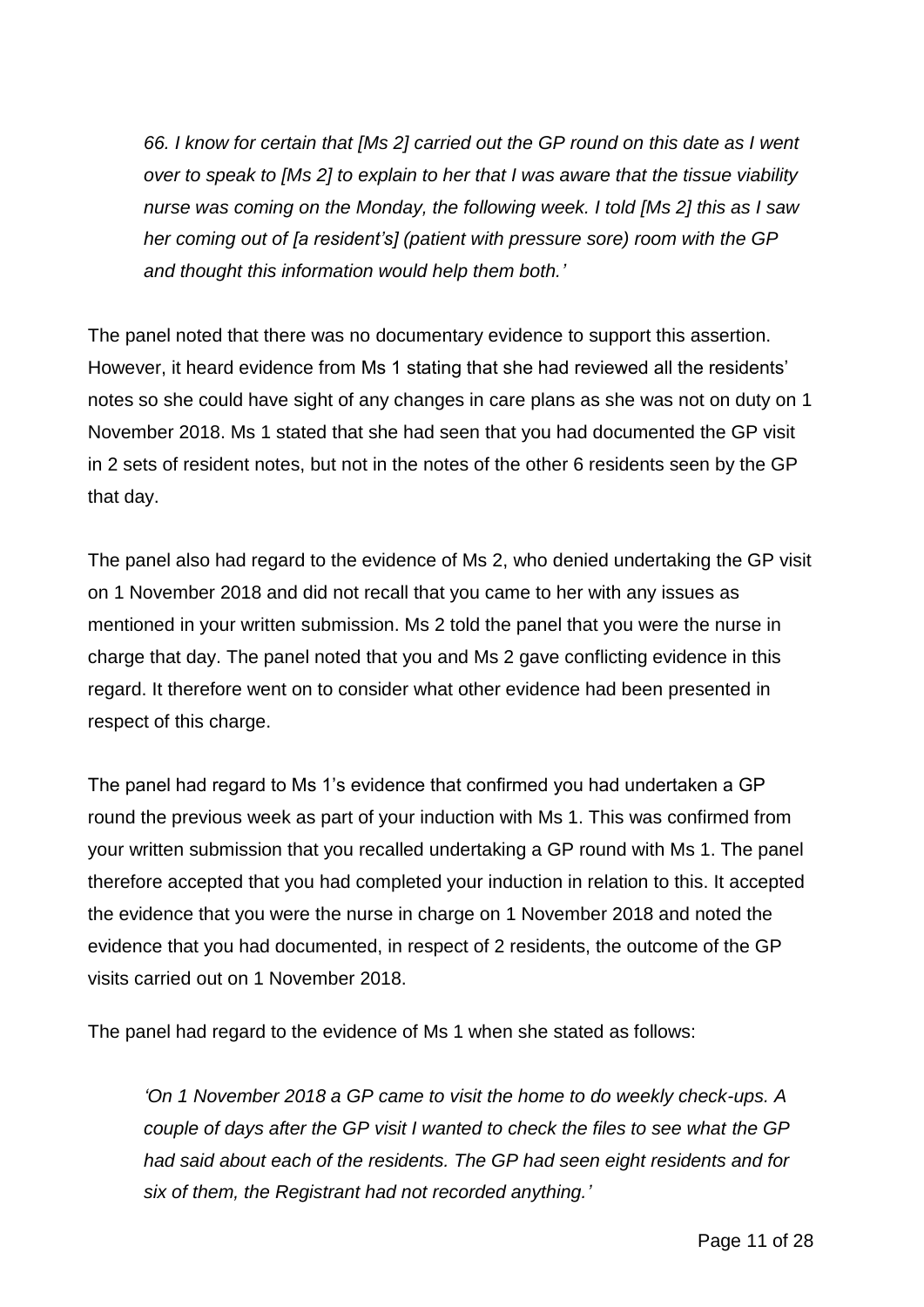The panel was of the view that it was reasonable for Ms 1 to review the residents' files, and to bring to the attention of the Manager (Ms 2) that the GP visits for some residents had not been recorded.

The panel also had regard to the letter dated 6 November 2018 sent to you by Ms 1 setting out her concerns regarding your record keeping, amongst other things. It noted the following:

## **Record Keeping**

*'On the 1st of November a total number of 8 residents have either being (sic) seen by the visiting GP or there was a conversation regarding their condition or blood results. For 6 of them, there is no record in their notes of GP's visits, discussion and recommendations…'*

The panel also had regard to the meeting notes dated 8 November 2018, of the meeting that took place on 6 November with you and Ms 2. It noted the following:

*'Another Registered Nurse would now be responsible for completing the 'Doctor's weekly' round – since none of the resident's notes had been updated accurately the previous week by ME. Continued supervision by another Registered Nurse would also not be possible in the long term. [Ms 2] explained that continued medication errors would now result in disciplinary action and NMC referrals being made for incompetency as a way to safeguard the residents, since the Care Home had a duty of care to highlight bad practices to the governing bodies.'*

The panel concluded from all of the evidence presented, that on the balance of probabilities it was more likely than not, you were responsible for accompanying the GP on the visit on 1 November 2018, and did not record any information relating to 6 residents. It therefore found charge 3 proved in its entirety.

### **Charge 7**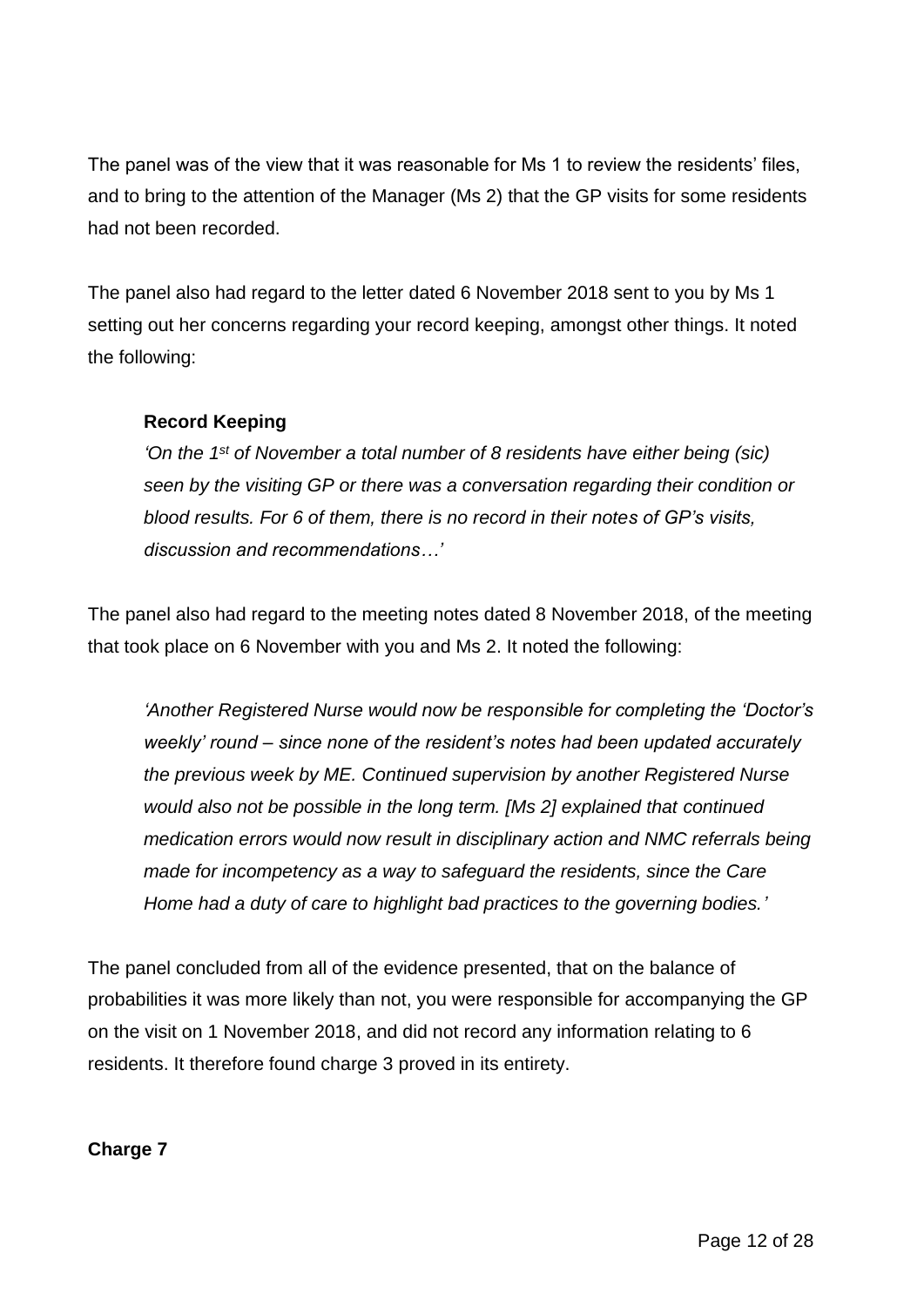*On 13 November 2018, at around 13:50, allowed Resident L to lie flat on their back when they should have been sat upright.*

### **This charge is found proved.**

In reaching this decision, the panel had regard to your written submission dated 4 February 2022 and noted the following:

*'90. This resident was under palliative care and was at end of life. She was sleeping and had Cheyne-Stokes breathing (gasping) with long periods of apnoea. As such I did not feel it was appropriate to sit the patient up fully and put excessive pressure on her diaphragm.*

*91. At the time I recall thinking that it would be dangerous for me to give the antibiotics medication to the resident for fear of aspiration.'*

The panel also had regard to the '*Significant Event'* note dated 13 November 2018 which states:

*'…Antibiotics had been prescribed four times per day for resident but at 13:15 was found not to have received her 12md dose. When questioned, ME stated that resident was 'sleeping' therefore she hadn't given her the oral medication which was prescribed for 12 md.'*

In addition to the *'Significant Event'* note, Ms 2 gave evidence that Resident L was on anti-biotics, and that a patient on a palliative pathway, at the end of life, would not have had a prescription for anti-biotics. Ms 2 stated that the Home did provide palliative care and had the appropriate pathways in place to support this. Ms 2 told the panel that it would not be the role of a registered nurse to move a resident over to a palliative pathway and that such decisions required a multi-disciplinary team which would include the GP and the residents' relatives. The panel found Ms 2's evidence to be compelling in this regard.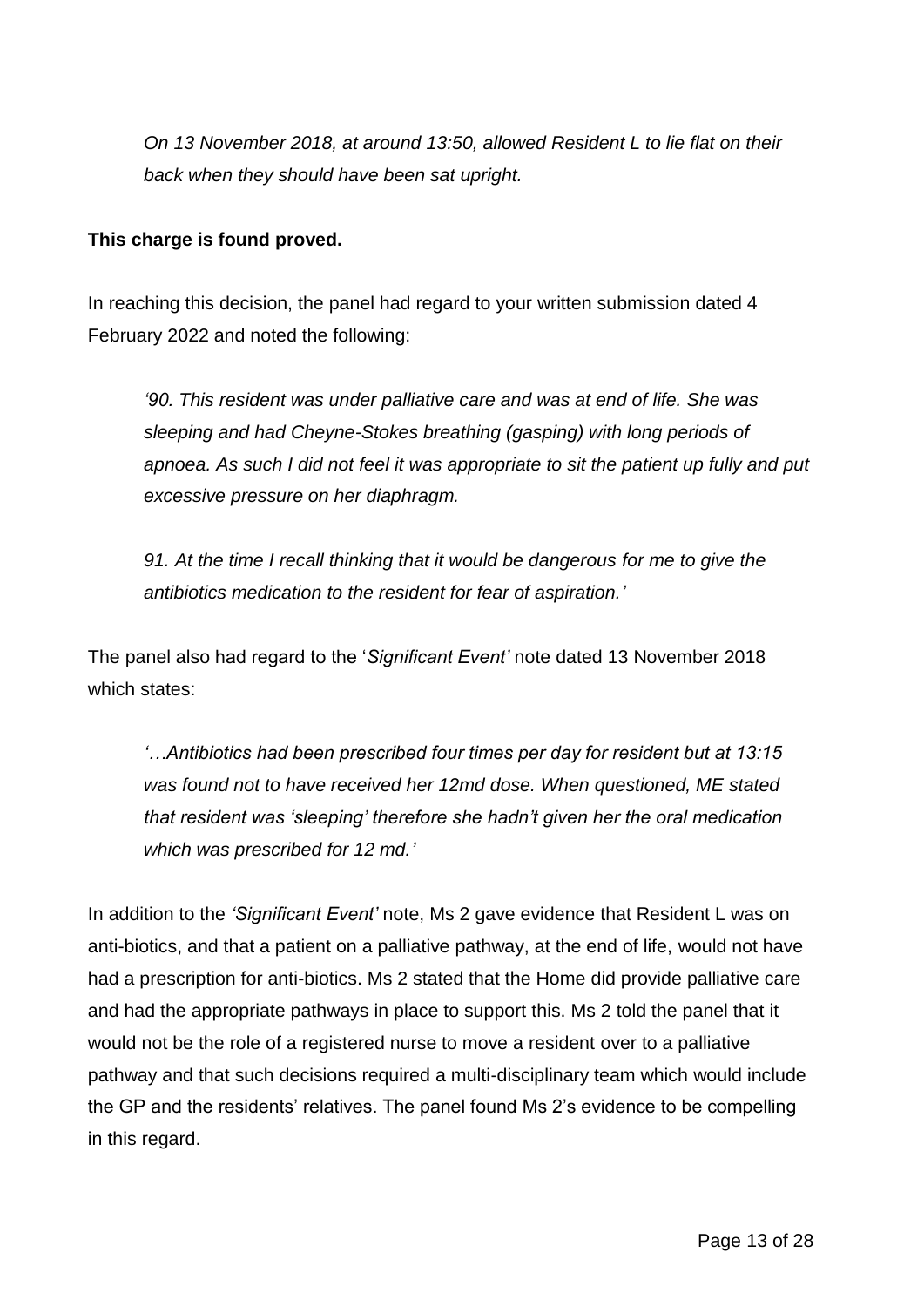Ms 2 also gave evidence that when she entered Resident L's room on 13 November 2018, she found Resident L lying flat on the bed with 1 pillow and that there were no signs of Cheyne Stoke breathing or apnoea as suggested by you. She told the panel that '*Resident L had a chest infection and therefore should have been sat upright to prevent shortness of breath'*.

You stated in your written submission that Resident L was *'receiving palliative end of life care meaning they were heavily sedated'*. However the panel noted from the care chart for Resident L that approximately 10 mins later, at 2pm Resident L is recorded as having been *'changed and bought* (sic) *to sit in the lounge'.*

The panel also had regard to the *'Care evaluation and progress report'* for Resident L on 13 November 2018 and noted your record as follows:

*'…No new concerns, at present up in Dining Room'*

The panel noted from this entry that you had not made any comments to the effect that Resident L had experienced apnoea or was displaying signs of Cheyne Stoke breathing earlier that day.

Having considered all of the above evidence, the panel could not accept your description that Resident L was receiving palliative care, was Cheyne Stoke breathing and/or suffering periods of apnoea. It was of the view that on the balance of probabilities, it was more likely than not that Resident L was lying flat on their back when they should have been sat upright. The panel therefore found charge 7 proved.

### **Fitness to practise**

Having reached its determination on the facts of this case, the panel then moved on to consider, whether the facts found proved amount to misconduct and, if so, whether your fitness to practise is currently impaired. There is no statutory definition of fitness to practise. However, the NMC has defined fitness to practise as a registrant's suitability to remain on the register unrestricted.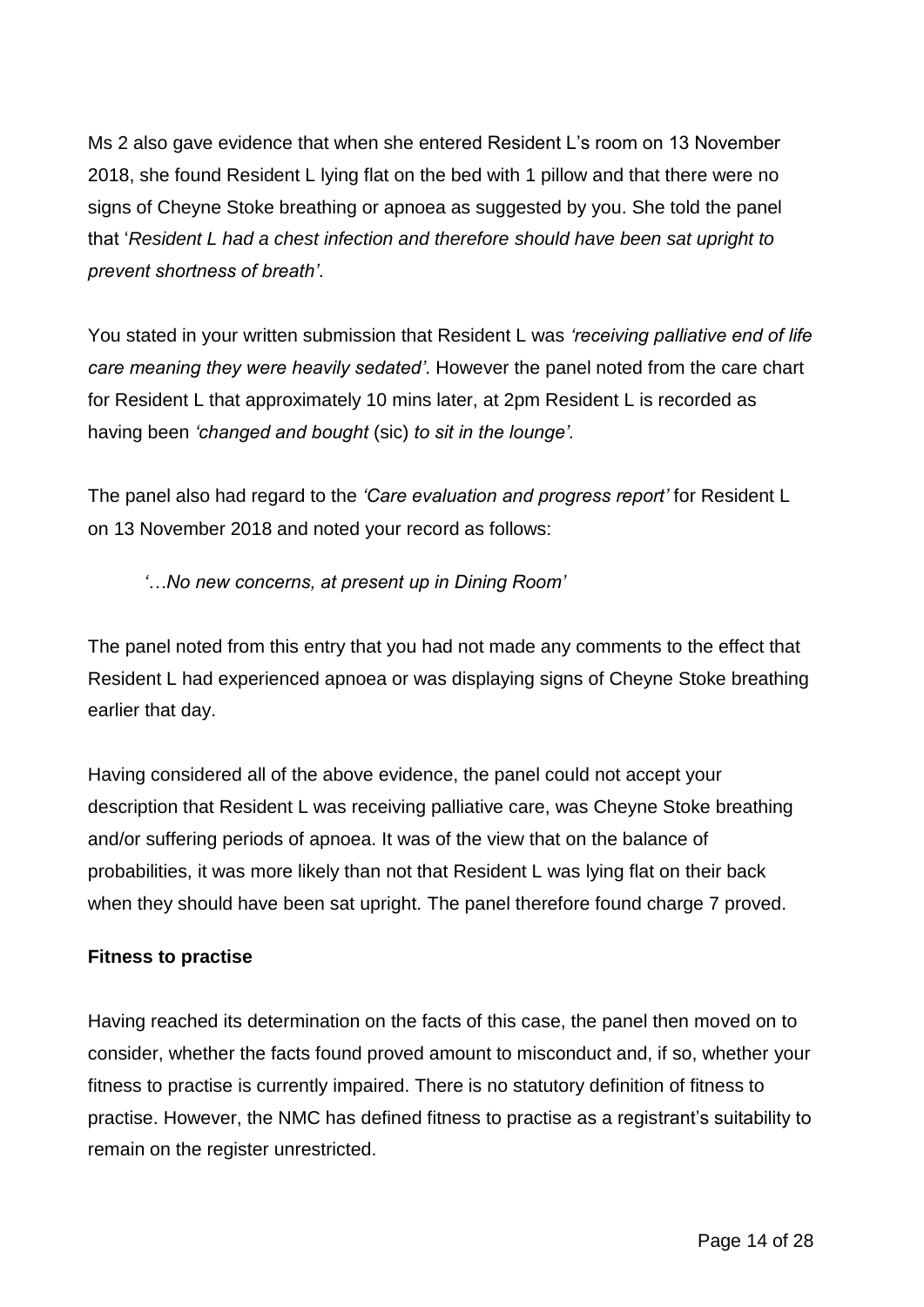The panel, in reaching its decision, has recognised its statutory duty to protect the public and maintain public confidence in the profession. Further, it bore in mind that there is no burden or standard of proof at this stage and it has therefore exercised its own professional judgement.

The panel adopted a two-stage process in its consideration. First, the panel must determine whether the facts found proved amount to misconduct. Secondly, only if the facts found proved amount to misconduct, the panel must decide whether, in all the circumstances, your fitness to practise is currently impaired as a result of that misconduct.

### **Submissions on misconduct**

In coming to its decision, the panel had regard to the case of *Roylance v General Medical Council (No. 2)* [2000] 1 AC 311 which defines misconduct as a *'word of general effect, involving some act or omission which falls short of what would be proper in the circumstances.'*

Ms Ferns invited the panel to take the view that the facts found proved amount to misconduct. The panel had regard to the terms of 'The Code: Professional standards of practice and behaviour for nurses and midwives (2015) (the Code) in making its decision.

Ms Ferns identified the specific, relevant standards where your actions amounted to misconduct. She submitted that your actions were serious and, individually and collectively, fell seriously short of the conduct of a registered nurse and amounted to misconduct.

Ms Anderson informed the panel that you do not accept misconduct. She submitted that the facts found proved did not amount to misconduct and, at its highest, amounted to negligence or poor judgment against the background of a very busy role with a large number of competing demands on your time whilst at work. Ms Anderson submitted that mere negligence did not amount to misconduct, and that the facts needed to not merely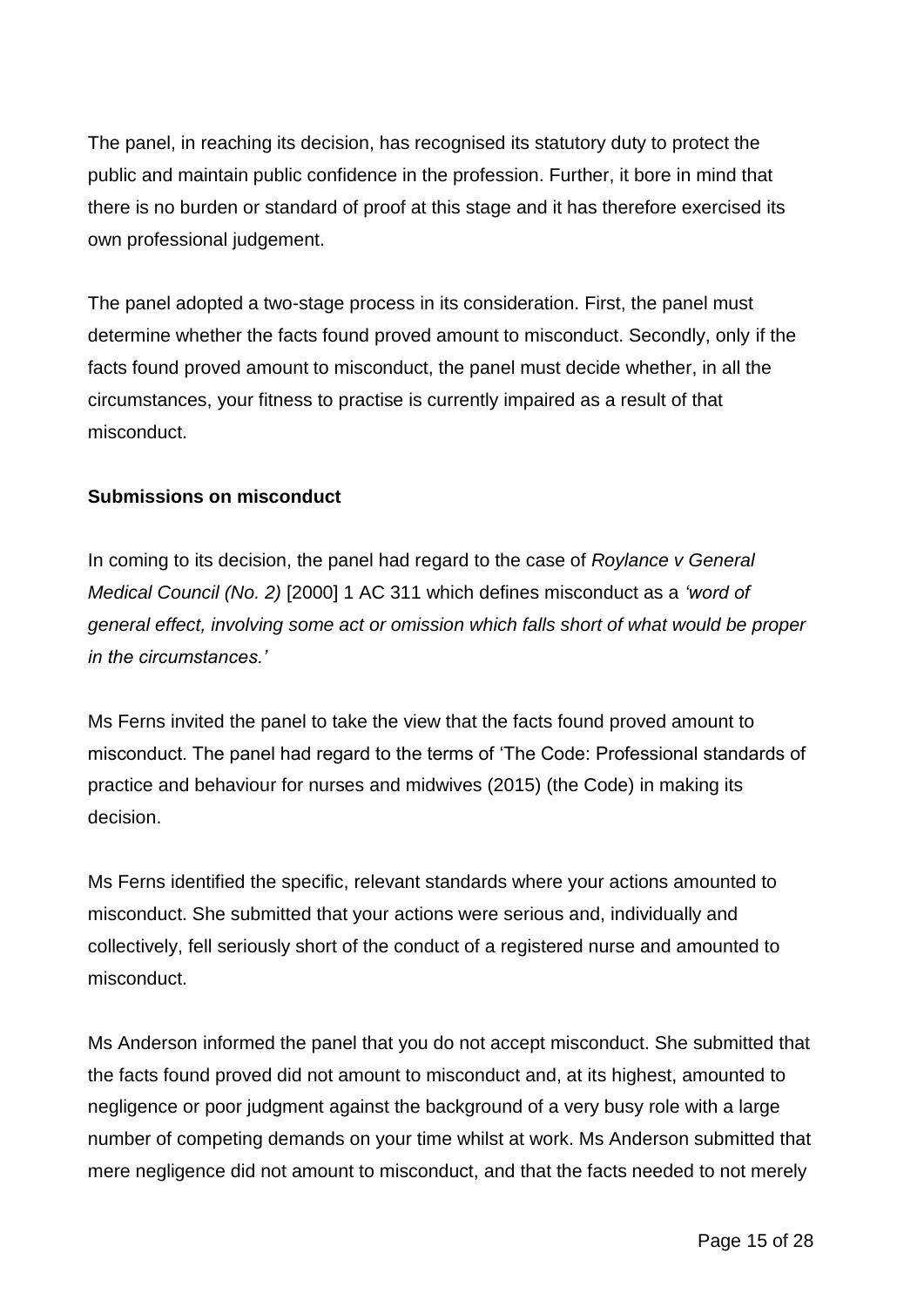fall below the standards expected of a registered nurse but 'far below'. She made reference to the case of Nandi v GMC, and submitted that your actions were not so far below the standards expected of a nurse to be considered deplorable. She submitted that misconduct should not be viewed as anything less than '*serious professional misconduct'* as per the case of *Meadow v. General Medical Council* [\[2007\] 1 All ER 1,](https://www.bailii.org/ew/cases/EWCA/Civ/2006/1390.html) and requested that the panel consider each fact in isolation when considering misconduct, and not form a view by considering the facts found proved in totality.

### **Submissions on impairment**

With regard to impairment, Ms Ferns addressed the panel on the need to have regard to protecting the public and the wider public interest. This included the need to declare and maintain proper standards and maintain public confidence in the profession and in the NMC as a regulatory body. This included reference to the cases of *Council for Healthcare Regulatory Excellence v (1) Nursing and Midwifery Council (2) and Grant*  [2011] EWHC 927 (Admin). Ms Ferns submitted that limbs a, b and c, set out in the case of Grant, were engaged.

Ms Ferns submitted that, in the absence of any remediation or evidence of current safe practice, there remains a risk to the health, safety and wellbeing of the public should you be allowed to return to unrestricted practice.

Ms Ferns pointed out that you have engaged with the NMC, and submitted that you have demonstrated some insight by way of your acceptance to some of the charges, but deny that your fitness to practise is currently impaired by reason of your misconduct in all the charges. Ms Ferns referred the panel to the case of Cohen v GMC [2007] EWHC 581 (Admin), and submitted that the regulatory concerns in this case are capable of remediation by way of satisfactory performance in the identified areas of concern. Ms Ferns submitted that you have not provided any evidence of remediation. However, she stated that it was a matter for the panel to determine whether your conduct has been remedied.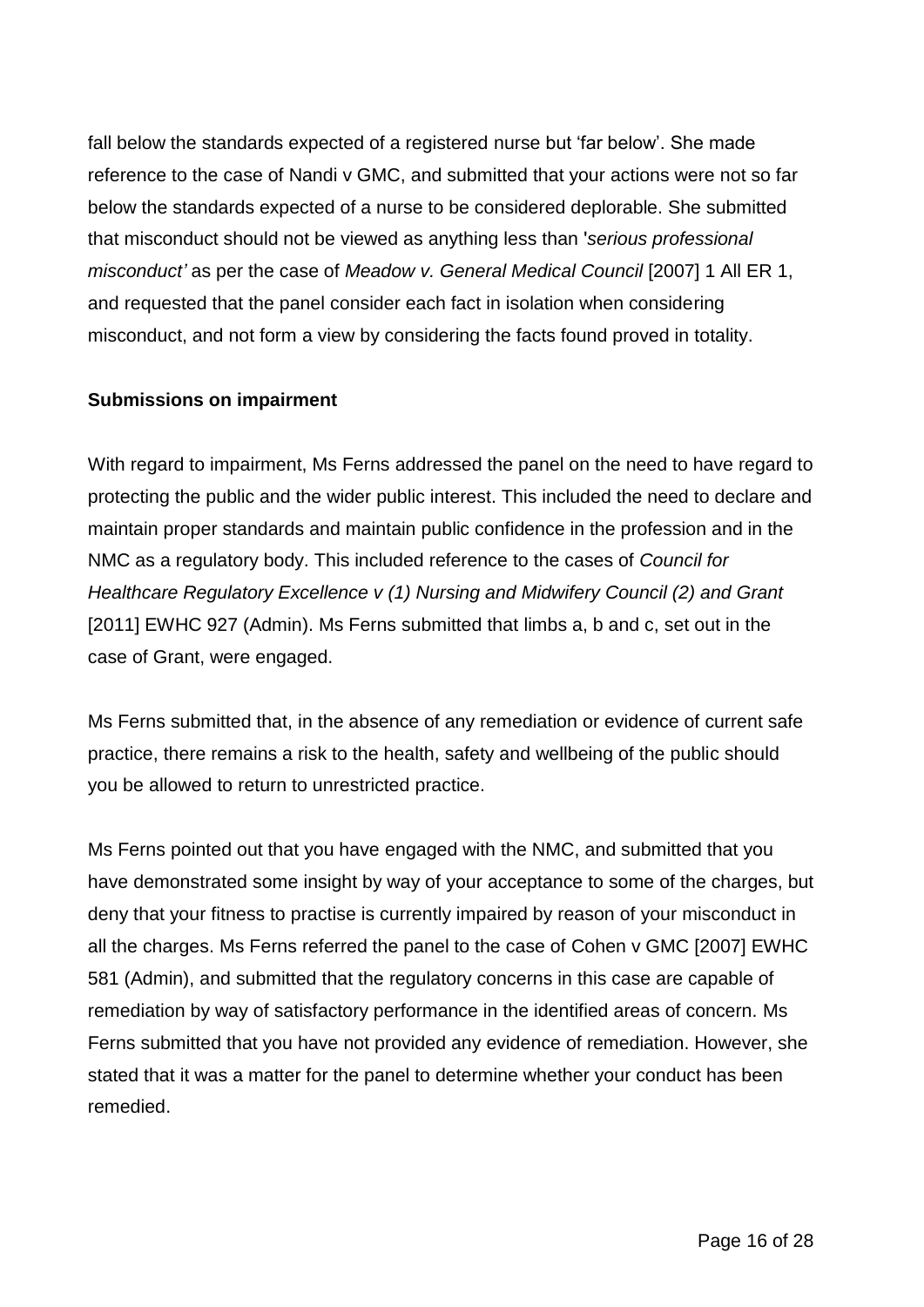Ms Ferns submitted that your fitness to practise is currently impaired, on the grounds of public protection and the wider public interest. She submitted that your failings relate to core nursing requirements of basic nursing skills and that a finding of current impairment is necessary to declare and uphold proper standards. She further submitted that your actions were so serious, that a finding of current impairment is required in order to maintain public confidence in the profession and the NMC and to uphold proper professional standards. The public confidence in the profession and the NMC as regulator would be undermined if that behaviour was allowed to pass effectively unmarked.

Ms Anderson informed the panel that you did not accept that your fitness to practise is impaired. She submitted that you are not currently impaired on either ground.

Regarding the public interest, Ms Anderson submitted that the charges were not so serious that they would bring the nursing profession into disrepute, as the public were likely to understand the pressures that nurses work under and have a tolerance for a degree of human error. She further submitted that you have demonstrated insight by way of admitting some of the charges, and reflecting on all charges in your submissions considering the impact on the residents, the wider profession and the team at the Home. Ms Ferns submitted that you have expressed remorse for the incorrect judgments made and apologised to the residents and their families. She told the panel that you had explained why record keeping is so important in your written submission, explained why it is so important to give medication at the appropriate time and to communicate the same.

Ms Anderson submitted that you had been working well in hospital settings since leaving employment at the Home and have demonstrated remediation. She told the panel that pre COVID - 19 you had been working in a hospital until being deemed vulnerable due to your age. She told the panel that you had worked on Aberconwy Ward for a year and referred the panel to a reference which, although did not explicitly say so, was written in the knowledge of these allegations.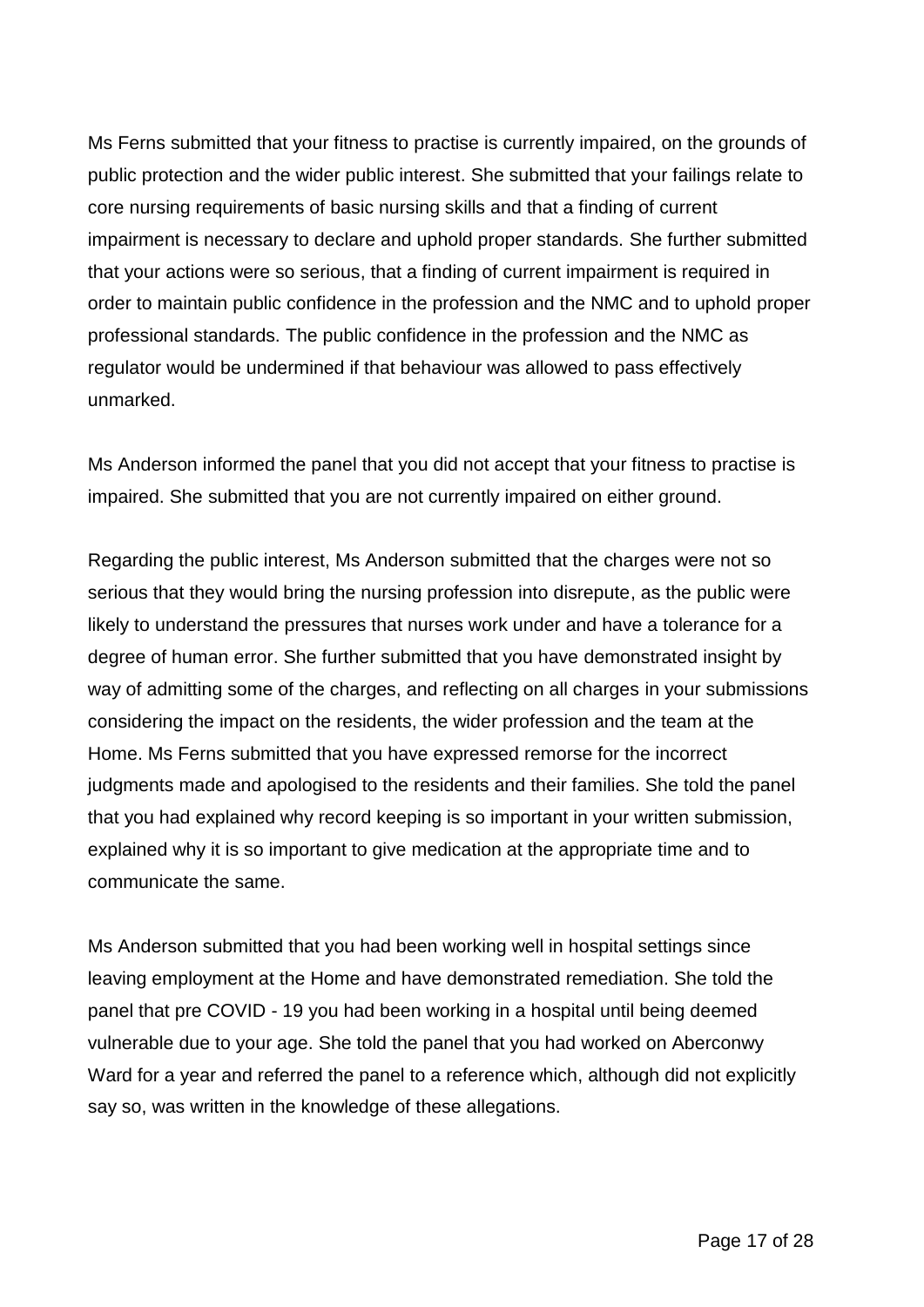Ms Anderson submitted that you had completed a wide variety of CPD training in the intervening period since 2018 and had received very high scores in infection control, dementia awareness, aseptic non touch technique, and use of nan-endoscopes. She submitted that the charges appeared out of character for you and that there had been no further issues since 2018 whilst working as a registered nurse.

The panel accepted the advice of the legal assessor which included reference to a number of relevant judgments. These included: Cohen, Mallon v NMC 2007, Roylance, Meadows, Grant, 5th Shipman Report, and Cheatle v GMC 2009.

### **Decision and reasons on misconduct**

When determining whether the facts found proved amount to misconduct, the panel had regard to the terms of the Code.

The panel was of the view that your actions did fall significantly short of the standards expected of a registered nurse in respect of charges 2, 4, 5, and 6, and that your actions amounted to a breach of the Code. Specifically:

### *1 Treat people as individuals and uphold their dignity*

*To achieve this, you must:* 

- *1.2 make sure you deliver the fundamentals of care effectively*
- *1.4 make sure that any treatment, assistance or care for which you are responsible is delivered without undue delay*

## *3 Make sure that people's physical, social and psychological needs are assessed and responded to*

*To achieve this, you must:* 

*3.1 pay special attention to promoting wellbeing, preventing ill health and meeting the changing health and care needs of people during all life stages*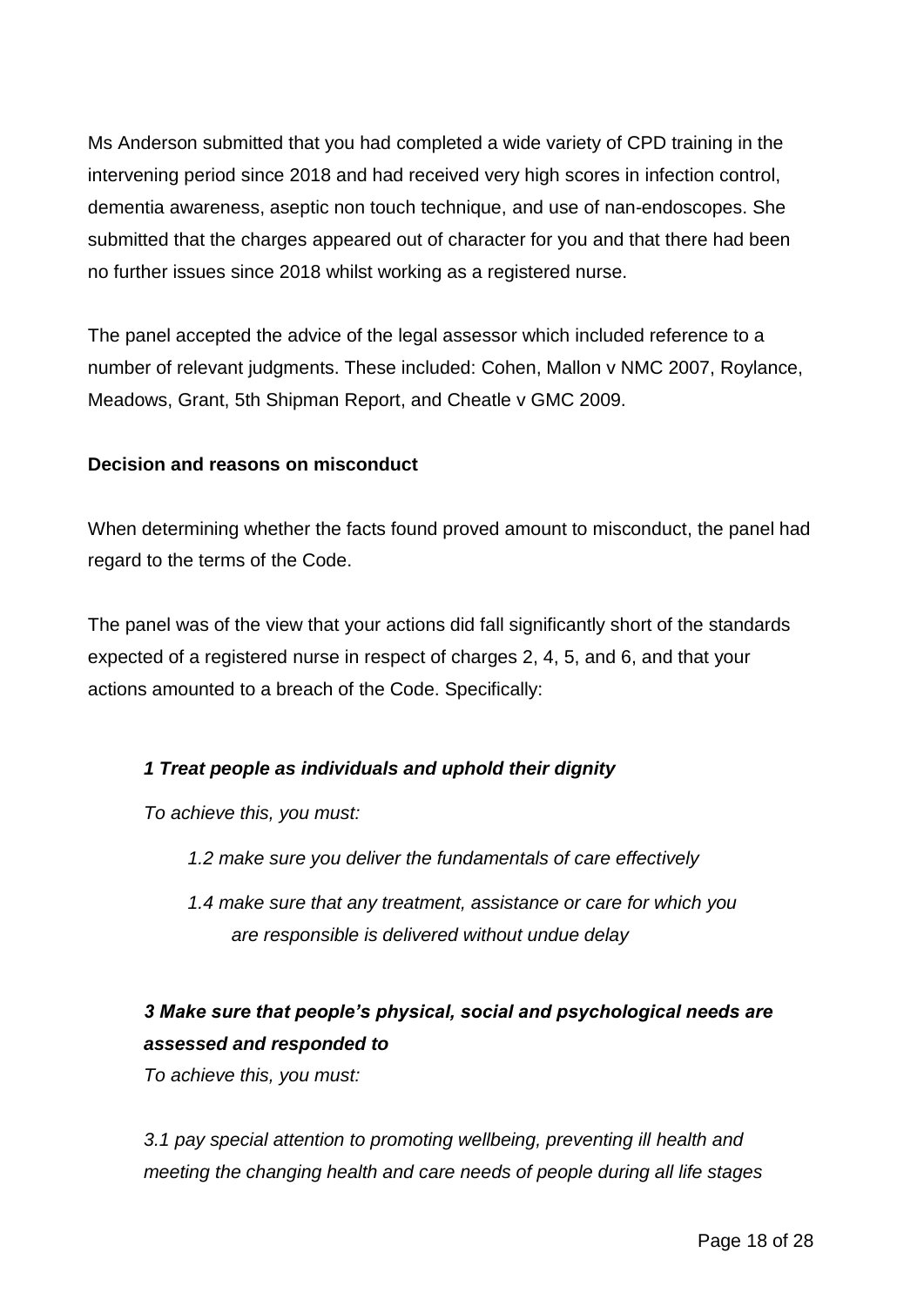### *6 Always practise in line with the best available evidence*

*To achieve this, you must:* 

*6.1 make sure that any information or advice given is evidence based including information relating to using any health and care products or services*

*6.2 maintain the knowledge and skills you need for safe and effective practice*

### *10 Keep clear and accurate records relevant to your practice*

*This applies to the records that are relevant to your scope of practice. It includes but is not limited to patient records. To achieve this, you must:* 

*10.1 complete records at the time or as soon as possible after an event, recording if the notes are written some time after the event*

## *13 Recognise and work within the limits of your competence*

The panel first considered the charges individually and made the following findings:

### **Charge 1 – not misconduct**

The panel had regard to the fact that you had placed a dressing on a resident that was inappropriate. It acknowledged the pain that would have been caused to the resident as a result of your actions. The panel also had regard to the evidence that you had effectively put the incorrect dressing on to reduce the risk of infection whilst attempting to locate the correct dressing. This was a resident who suffered from incontinence, and leaving the wound uncovered could have resulted in an increased risk of infection.

While the panel considered your actions in placing the incorrect dressing on the resident amounted to poor practice under unfortunate circumstances, it was of the view that you had taken the residents needs into consideration by ensuring the wound was not contaminated while the correct dressing was located. It had regard to the fact that you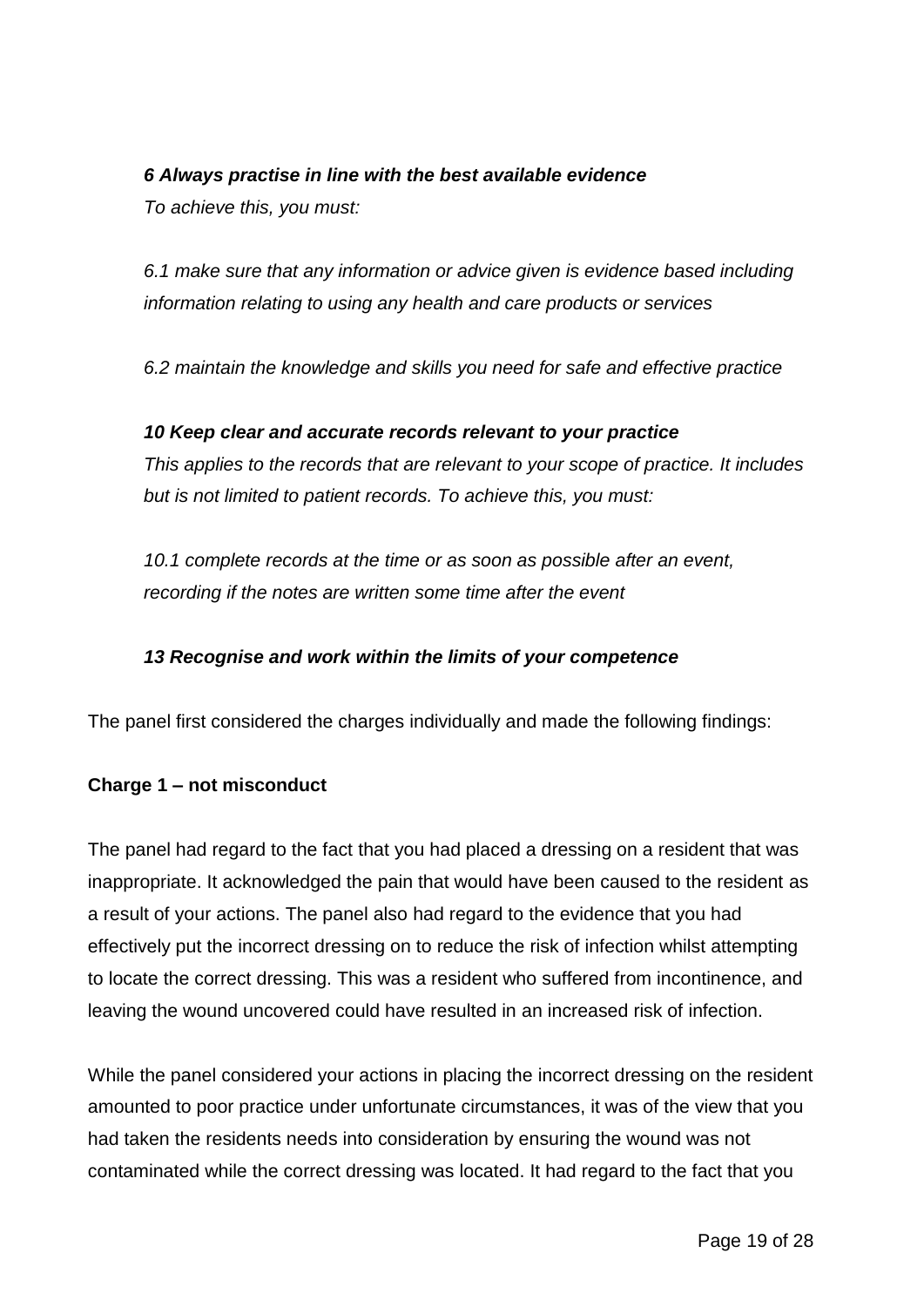immediately reported the matter to Ms 1 at the handover and had taken into account, before applying the dressing, that the resident would need pain relief in any event prior to the dressing being changed. It was of the view that you had taken the decision to dress the wound with an inappropriate dressing to ensure the wound was covered until the correct dressing could be applied.

The panel was of the view that although your actions amounted to poor practice, it did not meet the high bar required for serious misconduct.

### **Charge 2 - misconduct**

The panel was of the view that your actions in regard to charge 2 did amount to misconduct. By not recording that you had administered medication on the residents MAR charts, you placed the residents at a risk of harm as your colleagues would not have known if the medication had been given, and could have unknowingly given the residents the medication twice. If not administered this could have resulted in residents being placed at risk due to prescribed medication not being administered as part of their treatment of care.

The panel also had regard to the fact that there were 9 drugs that were not signed for and which affected 5 patients.

The panel had regard to your written submissions and noted your comments that someone else should have countersigned the medication, and you did not accept that it was your responsibility as a registered nurse to record that you had administered the medication. You maintained that in the event of not signing the MAR charts, someone else should have countersigned the charts, despite the responsibility of completing the documentation being yours. The panel was of the view that you had failed to understand your own failings and then deflected blame onto a colleague. You did not take any accountability for your actions, and have not expressed any concern for the residents with regard to what could have happened. The panel was therefore satisfied that the range and number of issues in relation to this charge made it capable of reaching the high bar for misconduct. It considered sections 1.2, 1.4 and 10.1 of the Code relevant in its decision making.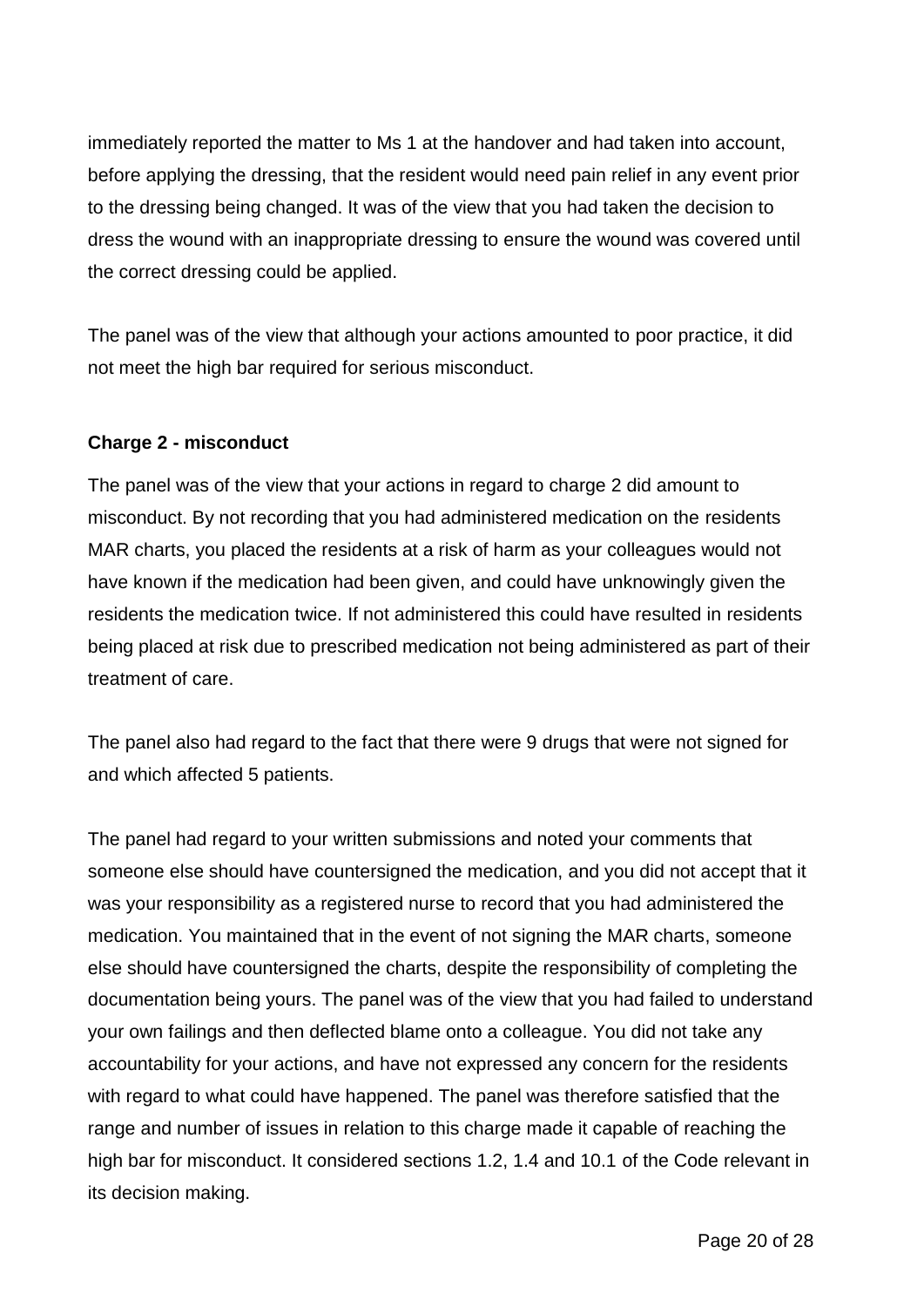### **Charge 3 – not misconduct**

The panel was of the view that your failings with regard to charge 3 did not meet the high bar required for misconduct. It acknowledged that reviews of residents care and conditions by a GP should have been documented and made available to the rest of the team. However it had not heard any evidence from the NMC that residents were placed at risk, or that there had been any harm to patients as a result of these omissions. In the absence of such information, the panel considered this to be a relatively low risk clinical situation in that the GP visits were organised as part of a regular weekly routine visit. The panel was of the view that your actions did amount to poor practice, but in the absence of such evidence, did not amount to misconduct.

### **Charge 4 – misconduct**

The panel was of the view that your actions in regard to charge 4 did amount to misconduct.

The panel had regard to the fact that phenytoin sodium is an extremely important antiepileptic medication, with significant risks if it is not given as prescribed. As a registered nurse, you should have been aware of the risk of harm to the resident if the medication was not given, but instead you decided not to wake the resident to give them this medication. This was an important drug for a specific condition, and by not administering it, the resident was placed at risk of possibly suffering a seizure.

The panel was of the view that it was wholly inappropriate not to administer a prescribed drug because a patient was asleep. There were other actions that could have been taken by you, which you acknowledged in your written submissions and you also acknowledged on reflection that you should have woken the resident. The panel therefore found that your actions in relation to charge 4 did amount to misconduct, and that sections 1.2, 1.4, 3.1, 6.1 and 6.2 of the Code were relevant.

### **Charge 5 – misconduct**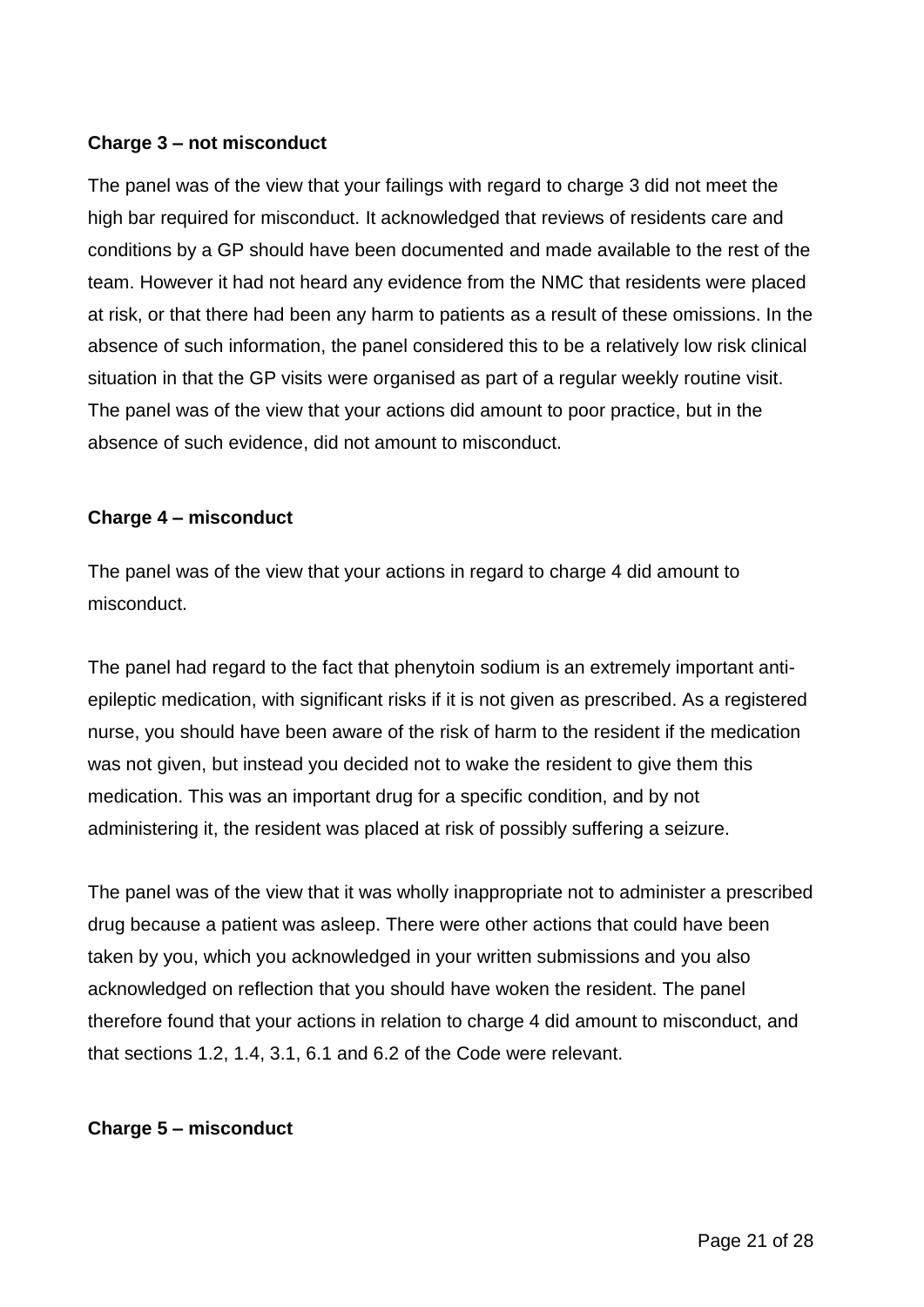The panel was of the view that your actions with regard to charge 5 did amount to misconduct. By not signing the MAR chart to evidence that the phenytoin sodium had been given to the resident, you placed the resident at a risk of harm, as your colleagues would not have known if the medication had been administered or not. Furthermore the panel noted some of your reasons given for not recording whether the medication had been given to include that the Home was busy, you could not identify some of the residents, and you were interrupted often when undertaking the medication round. However there was no evidence to confirm what actions you had taken in light of the issues you had identified. As described in charge 4, phenytoin sodium is an extremely important medication that if not administered as prescribed could have placed the resident at a risk of harm. The panel considered sections 1.2, 1.4, 3.1, 6.1, 6.2 and 10.1 of the Code were relevant to its findings.

#### **Charge 6 – misconduct**

The panel was of the view that your actions with regard to charge 6 did amount to misconduct. This was a deliberate omission of prescribed medication by you, for the reason that the patient was asleep. Prescribed medication is required to be given at a specific times for a specific reason, and by not administering the medication you placed the resident at a risk of harm. In this case, the resident had a chest infection and you decided not to give the antibiotic medication that was prescribed for an unwell and vulnerable resident without seeking the advice from a senior member of staff or colleague. You stated that you did not give the antibiotic to the resident because you believed them to be apnoeic and receiving end of life care. The evidence presented to the panel indicated that this was not the case (as set out in its decision on the facts). Your decision not to administer the antibiotic to Resident L was outside of your scope of practice, and compounded by the fact that you came to the wrong conclusion concerning the resident's health and condition at the time. The panel determined that it was inappropriate for you to make decisions as to whether prescribed medication should be administered without consulting with the senior member of staff. The panel found sections 1.2, 1.4, 3.1, 6.1, 6.2 and 13 of the Code were relevant to its findings.

#### **Charge 7 – not misconduct**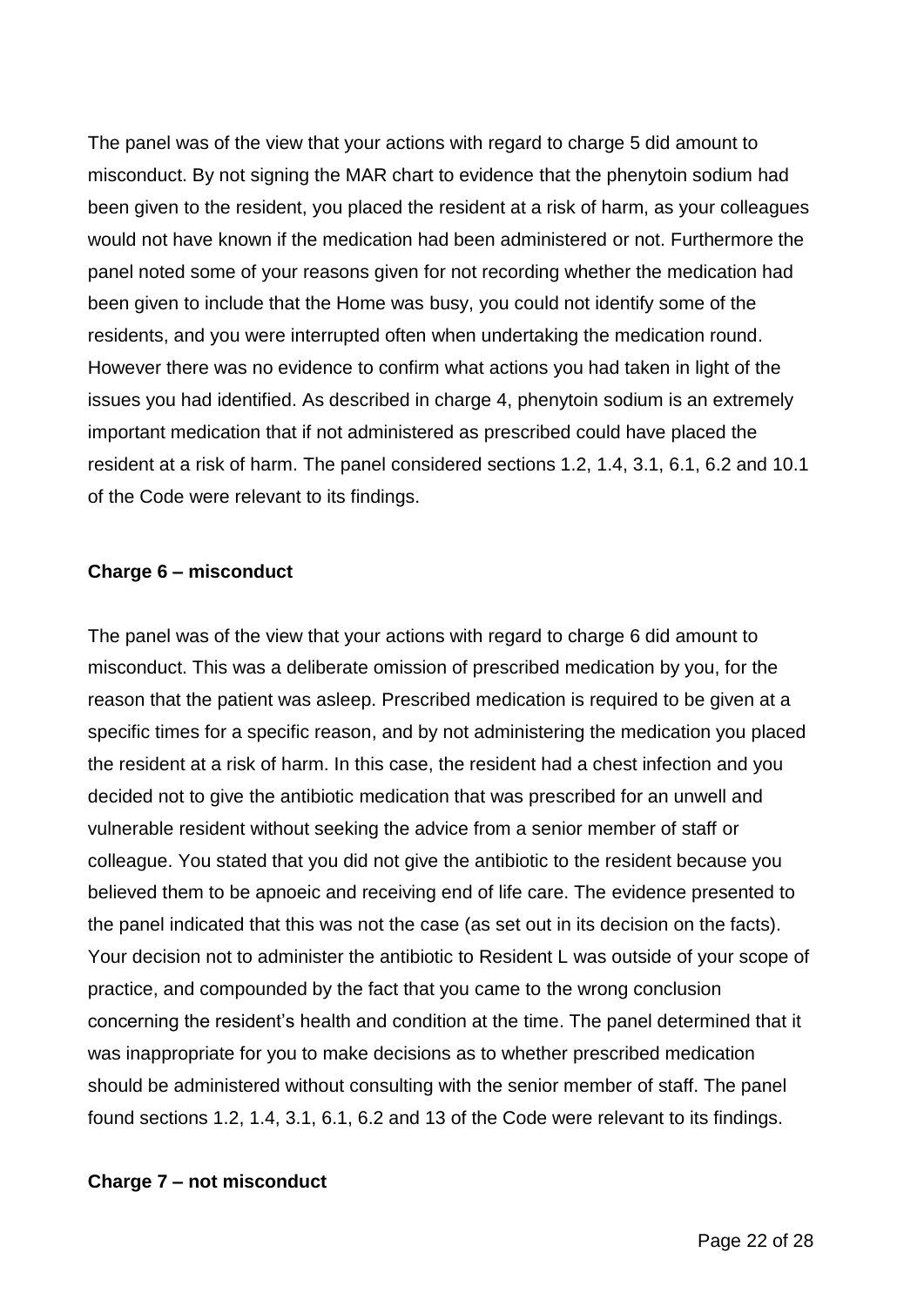The panel was of the view that your actions with regard to charge 7 did not amount to misconduct.

There was insufficient evidence before the panel to suggest that the resident was seriously ill at the time. Further, the panel was of the view that whilst being encouraged to sit up as part of the management of a patient with a chest infection is good practice, there was no evidence presented to the panel to suggest that not being sat up presented a significant risk to the resident's health. The panel also noted that very shortly after this incident the resident was assessed and sat up. Further the nursing documentation recorded that within a short period of time the resident was in the day room and no new concerns were noted. The evidence before the panel was that the resident had been repositioned and had had their pad changed. The panel was therefore of the view that this resident was not seriously unwell. It concluded that whilst it would have been good practice to encourage the patient to sit up, there was no evidence that it caused significant harm or discomfort to the resident in allowing them to lie flat.

Overall the panel concluded that this was not an isolated incident. The panel identified that there was a pattern of serious omissions and poor practice in relation to a range of nursing duties. Overall there were serious errors in relation to the poor assessment of patients, medication administration and record keeping, and a failure to consider the risks associated with some of your decisions. These errors and omissions happened on several occasions over a period of several weeks. The panel therefore found that in considering charges 2, 4, 5, and 6 in totality, your actions and omissions did fall seriously short of the conduct and standards expected of a nurse and amounted to misconduct.

### **Decision and reasons on impairment**

The panel next went on to decide if as a result of the misconduct, your fitness to practise is currently impaired.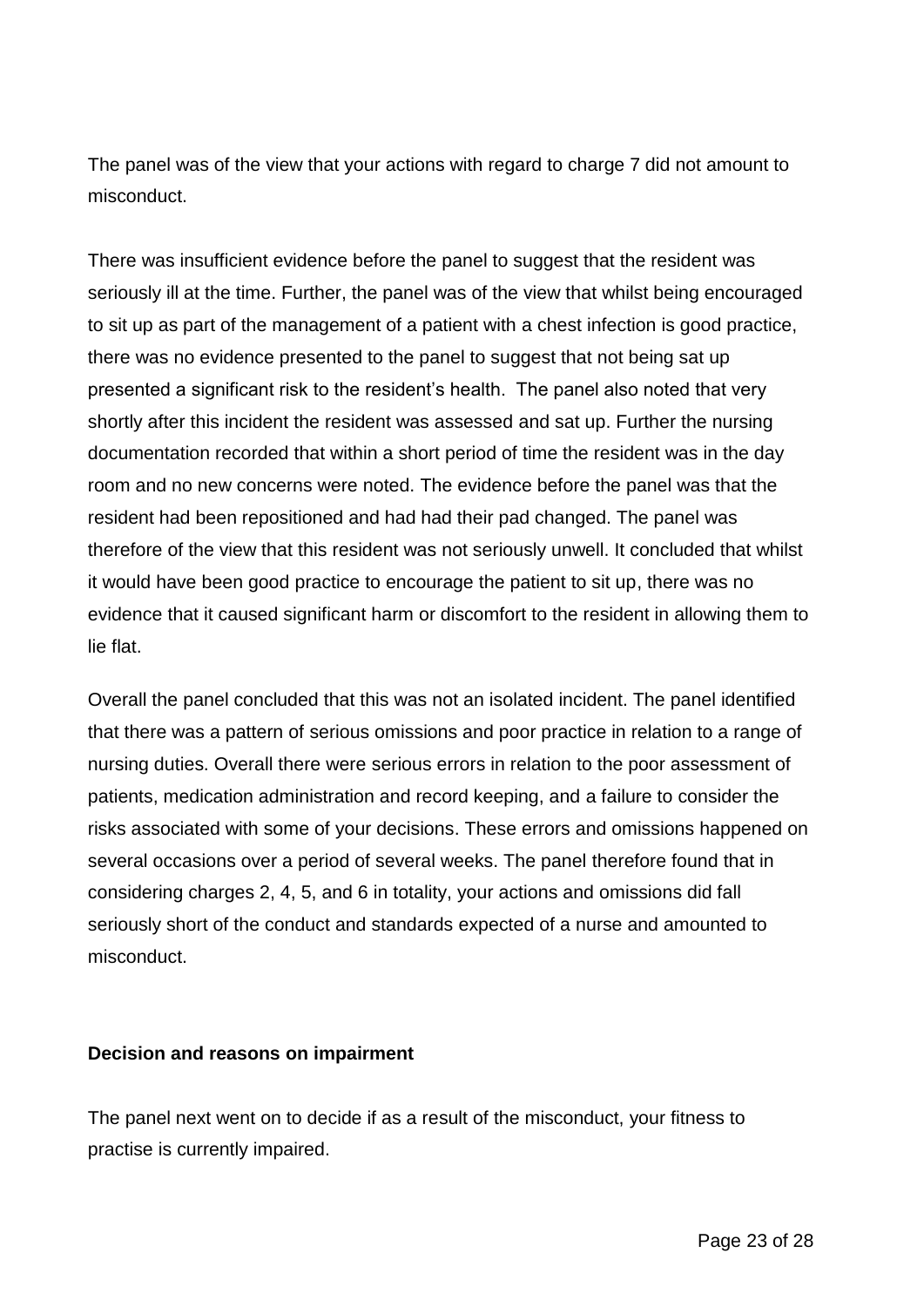Nurses occupy a position of privilege and trust in society and are expected at all times to be professional. Patients and their families must be able to trust nurses with their lives and the lives of their loved ones. To justify that trust, nurses must be honest and open and act with integrity. They must make sure that their conduct at all times justifies both their patients' and the public's trust in the profession.

In this regard the panel considered the judgment of Mrs Justice Cox in the case of *Grant* in reaching its decision. In paragraph 74, she said:

*'In determining whether a practitioner's fitness to practise is impaired by reason of misconduct, the relevant panel should generally consider not only whether the practitioner continues to present a risk to members of the public in his or her current role, but also whether the need to uphold proper professional standards and public confidence in the profession would be undermined if a finding of impairment were not made in the particular circumstances.'*

In paragraph 76, Mrs Justice Cox referred to Dame Janet Smith's "test" which reads as follows:

*'Do our findings of fact in respect of the doctor's misconduct, deficient professional performance, adverse health, conviction, caution or determination show that his/her fitness to practise is impaired in the sense that s/he:*

- *a) has in the past acted and/or is liable in the future to act so as to put a patient or patients at unwarranted risk of harm; and/or*
- *b) has in the past brought and/or is liable in the future to bring the medical profession into disrepute; and/or*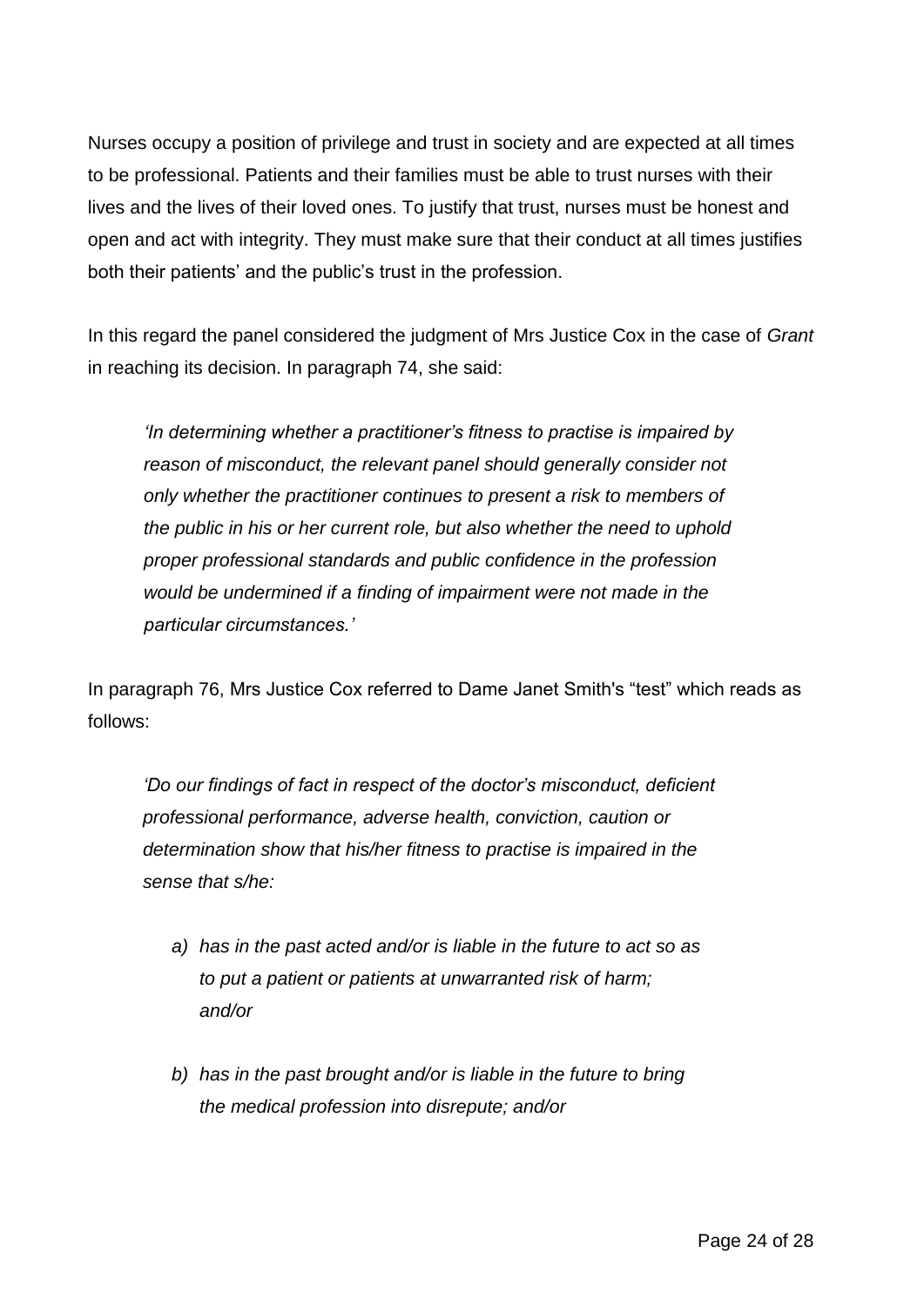*c) has in the past breached and/or is liable in the future to breach one of the fundamental tenets of the medical profession; …*

The panel finds that residents were put at risk of harm as a result of your misconduct. Your misconduct had breached the fundamental tenets of the nursing profession and therefore brought its reputation into disrepute.

Regarding insight, the panel found that you had limited insight into your misconduct, including the charges that had been admitted by you. It had regard to your written submissions and noted that you had made numerous apologies. However, the panel noted with regard to the charges relating to record keeping and the non-administration of medication, that you did not acknowledge the impact your failings could have had on residents. The panel also had regard to your submissions where you had attempted to blame others for some of your failings. The panel noted that you expected your colleague to countersign your medication administration, and expressed that mistakes were made due to residents not wearing name bands and records not containing up to date photographs. However, there was no evidence that you had raised these concerns or had attempted to address them. Furthermore the panel was very concerned by your lack of insight around the implications of your actions on Resident L when you decided not to administer prescribed antibiotics for their chest infection.

The panel also had regard to the fact that you had provided certificates for a number of courses, none of which appeared to relate to the areas of concern. The panel was informed that you had undertaken courses in relation to the administration of medication and record keeping and had received 100%. However, you did not provide evidence of this to the panel. The panel therefore determined that your insight was limited at this stage.

The panel did take into account how difficult you found it working at the Home, and the strained relationship you described with your colleagues. However it was of the view that you are an experienced nurse and such fundamental breaches of tenets should not have occurred in any event.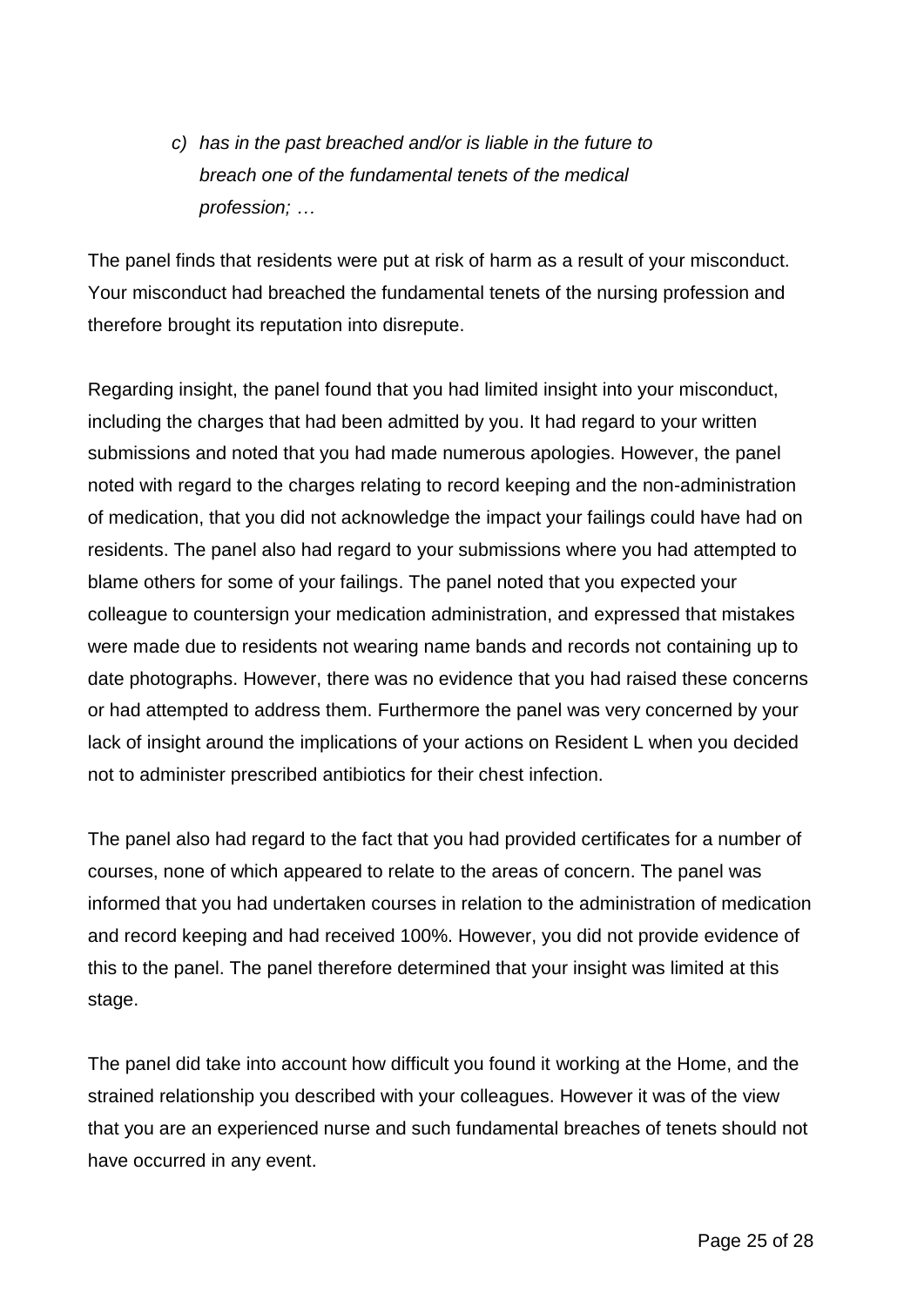The panel was satisfied that the misconduct in this case is capable of remediation. Therefore, the panel carefully considered the evidence before it in determining whether or not you have remedied your practice. The panel took into account the reference provided. Whilst it was submitted by Ms Anderson that the maker of the reference was aware of these proceedings, the panel had no evidence of this.

The panel was told that since leaving the Home you had conducted roughly 200 shifts as a bank nurse on a hospital ward. The panel noted that you had not provided any evidence to show what you had been doing, that you had strengthened your practice in the areas of concern, or provided any references from your colleagues. With regard to the training certificates provided by you, the panel was of the view that the training was not relevant. The panel acknowledged your assertion that you would not repeat your mistakes, however, you failed to demonstrate what you would put in place or do differently in the future. The panel is therefore of the view that there is a significant risk of repetition. It therefore decided that a finding of impairment is necessary on the grounds of public protection.

The panel bore in mind that the overarching objectives of the NMC; to protect, promote and maintain the health, safety, and well-being of the public and patients, and to uphold and protect the wider public interest. This includes promoting and maintaining public confidence in the nursing and midwifery professions and upholding the proper professional standards for members of those professions. The panel determined that a finding of impairment on public interest grounds is required. It was of the view that members of the public would be concerned if a registered nurse did not record the administration of medication, or administer medication that patients should be receiving. It was of the view that there would be would be a loss of public confidence in the profession if you were allowed to practise without restriction. The panel concluded that public confidence in the profession would be undermined if a finding of impairment were not made in this case and therefore also finds your fitness to practise impaired on the grounds of public interest.

Having regard to all of the above, the panel was satisfied that your fitness to practise is currently impaired.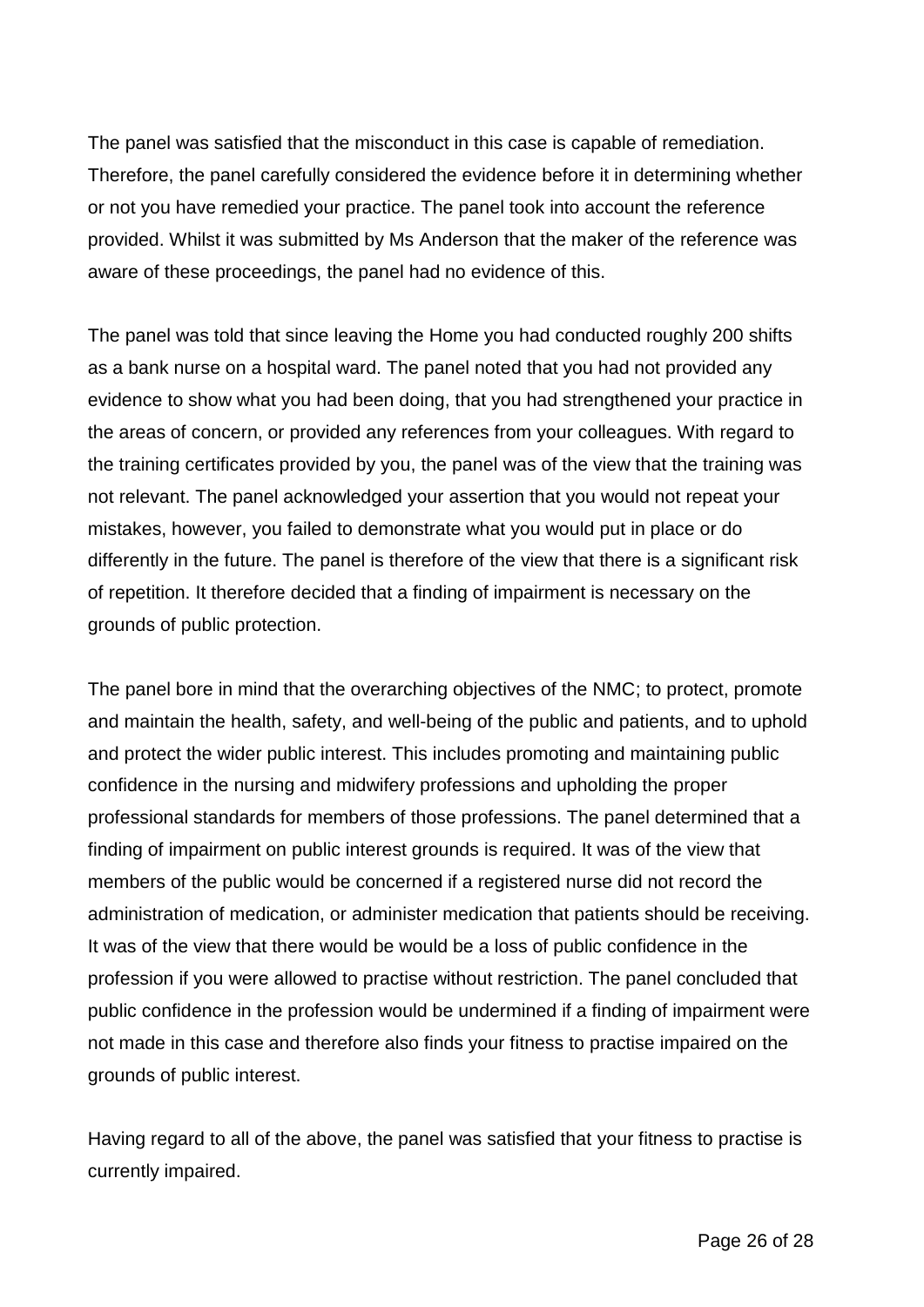## **Decision and reasons on application for the voluntary removal application to be heard wholly in private**

Ms Anderson made an application for a voluntary removal application to be heard in private, on the basis that it contained details relating to Ms Egelstaff's health, personal and financial circumstances which could not be separated from the application. The application was made pursuant to Rule 19 of the Rules.

Ms Ferns did not oppose the application.

The panel accepted the advice of the legal assessor in respect of Rule 19.

Having heard that there will be matters of Mr Egelstaff's health, personal and financial circumstances which are inextricably linked to a voluntary removal application, the panel determined to hold the voluntary removal application wholly in private.

### **Voluntary Removal application and Recommendation**

Following the announcement of the panel's findings on impairment, Ms Anderson made an application for voluntary removal on behalf of Ms Egelstaff. She provided the panel with a copy of this application and the supporting documentation.

### [PRIVATE]

In all the circumstances, the panel was of the view that both public interest and public protection would be adequately served by the granting of this application. The panel therefore recommends that the Registrar accept Ms Egelstaff's application for Voluntary Removal.

### **Voluntary Removal Agreed**